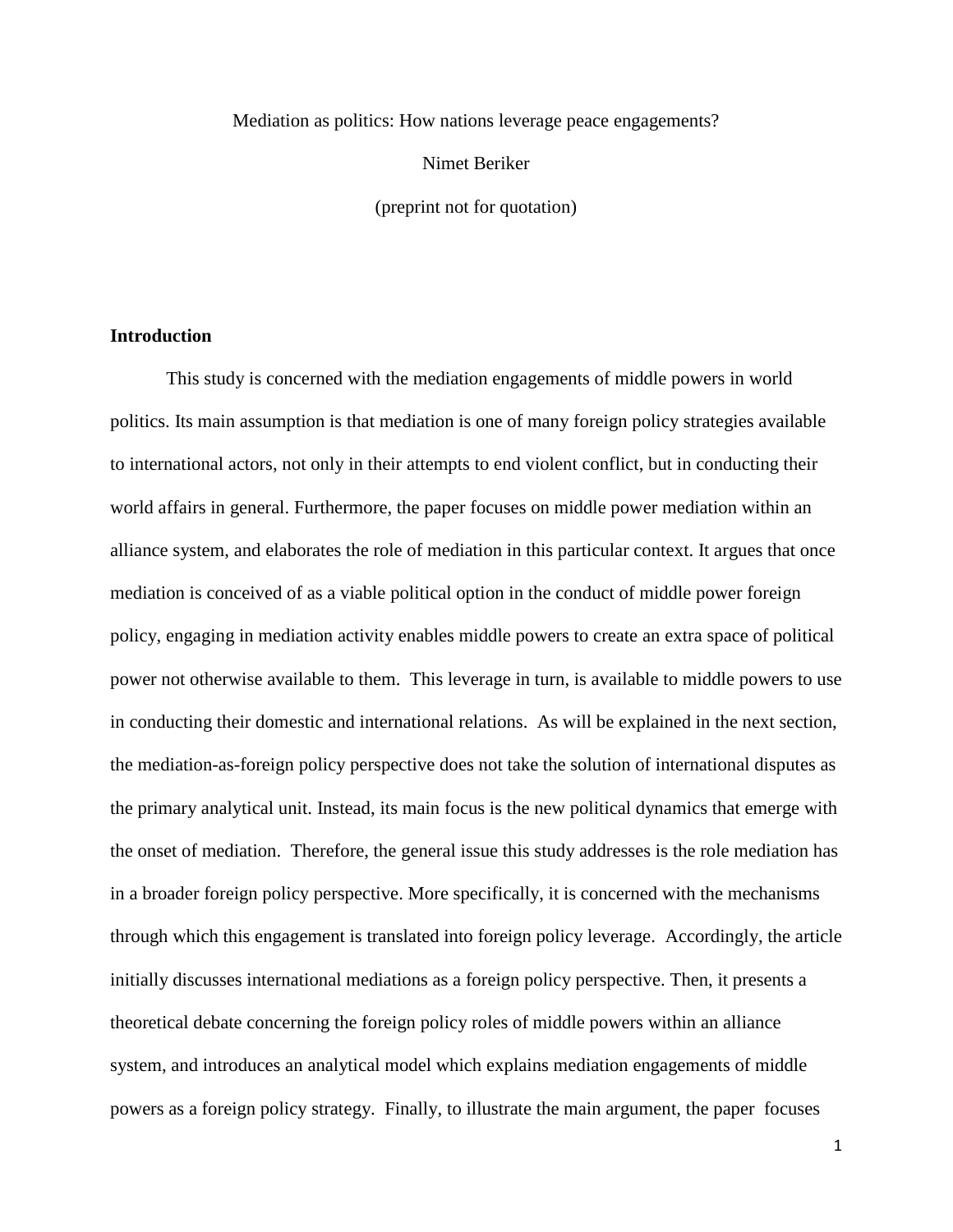on aspects of Turkish mediation efforts conducted by the ruling AK Party government between 2002 and  $2011<sup>1</sup>$  with respect to its relations with Turkey's major strategic allies: the United States and the EU.

# **Mediation as foreign policy**

 $\overline{a}$ 

The literature on international mediation has been growing considerably over the past two decades.<sup>2</sup> Most studies consider mediation as a means to end armed conflicts, and entail research that elaborates the antecedents and processes of mediation and their impact on the outcome of mediation intervention. The relevance of this particular engagement to actors" foreign policies, however, is an understudied area. Initial insights regarding mediation as a foreign policy approach have been valuable in this respect and have highlighted political considerations associated with the decision to engage in mediation. Beriker (1995), for example, notes that the decision of world powers to mediate and the outcomes of such initiatives in pre-Dayton Bosnia were closely related to sets of foreign policy evaluations and interactions of Trans-Atlantic Allies on other crucial post-cold war issues, e.g., the US-European relationship, the future of European security systems, and the fragile balances between members of the EU. Similarly, elaborating on Qatari mediation activism, Barakat (2014) emphasizes the foreign policy aspects of Qatari mediation initiatives, presenting the strategic considerations of Qatari officials in employing mediation as "to reduce the risk of threats such as terrorism and population displacement… to promote a business environment conducive for Qatari investments, and … to allow international diplomatic efforts to focus on the Palestinian question" (p.11). Regarding the Zairian mediation in 1991 between the Hutu-dominated government of Rwanda and the

<sup>&</sup>lt;sup>1</sup> Analyses do not cover the third AK Party administration's foreign policy activities. The 2011- 2014 period could be described as an era of political polarization in domestic politics, and unilateralism (instead of soft multilateralism) in international relations - where conditions for and leverage of peace mediation have pretty much eroded.

<sup>&</sup>lt;sup>2</sup> For an overview, see Wallenstein and Svensson (2014), Greig and Dielh (2012).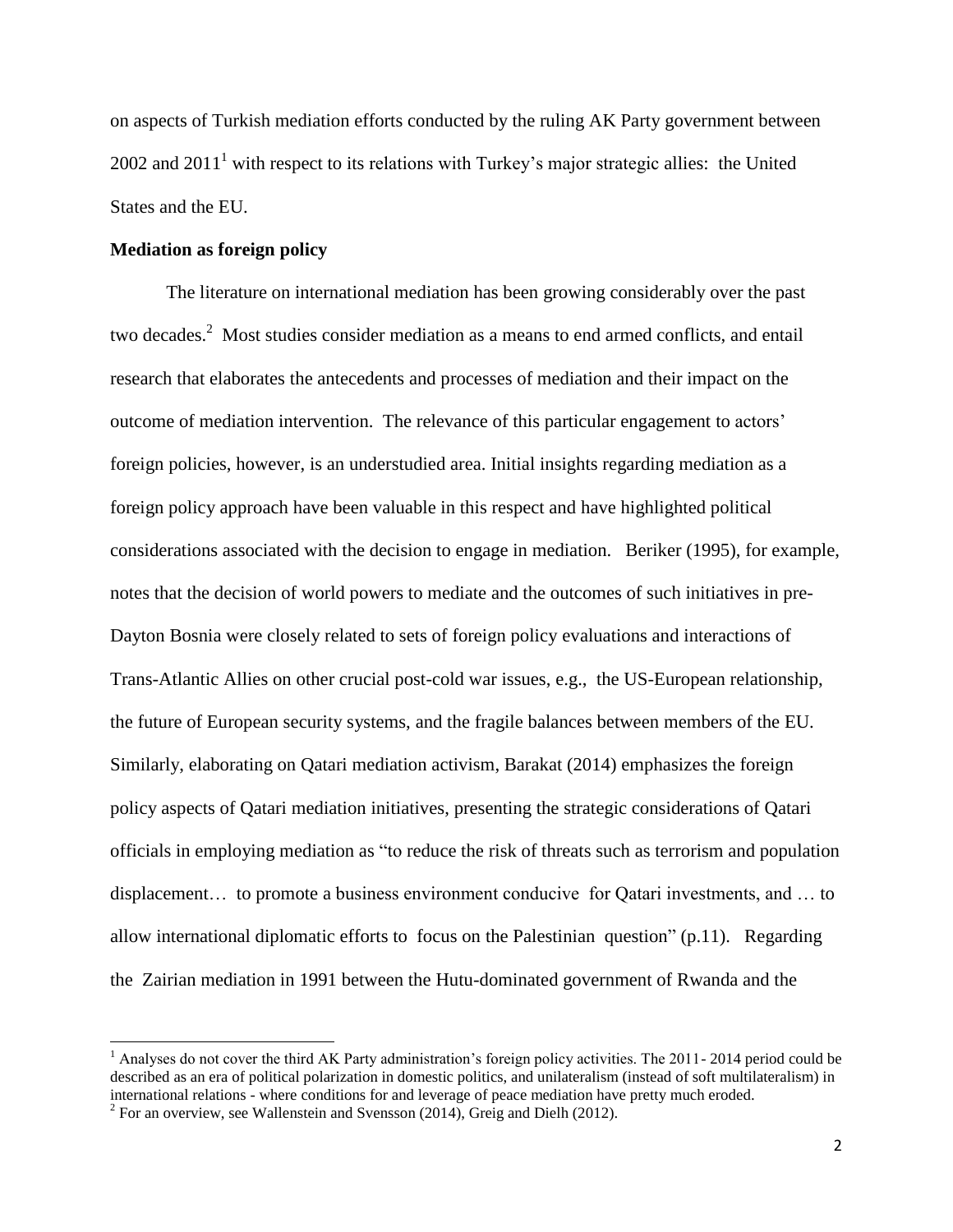Rwanda Patriotic Front, Maundi et al. (2006) characterize it as an effort by the Zairian president Mobutu to improve relations with the Bush administration. In this view, the Zairian president portrayed himself as peacemaker in order to counterbalance the US pressures stemming from increased criticism of human rights abuses in Zaire. Except for these occasional case-based observations, conceptualization of international mediation as part of the foreign relations has been limited. Touval (2003) initiated a discussion on this matter, and highlighted the difference between mediation as part of foreign policy and the common approach to mediation theory. Touval claimed that the mediation-as-foreign-policy approach is different than mediation theory, which is basically interested in factors that affect the process and outcome of mediation, and which treats political considerations as a systemic variable affecting the process and efficiency of mediation (Figure1).



Nature of the Mediator  $\parallel$  Mediation Behavior

**Figure 1. A Contingency Model of Mediation\***

Nature of the Parties

\*Bercovitch and Houston (1996).

The mediation-as-foreign-policy approach considers the onset of mediation as one of the strategies to pursue a broadly conceived foreign policy goal. As mentioned before, few studies in the literature have attempted to conceptualize this understanding. Among them, Beriker's (2009,

Success or Failure of

Mediation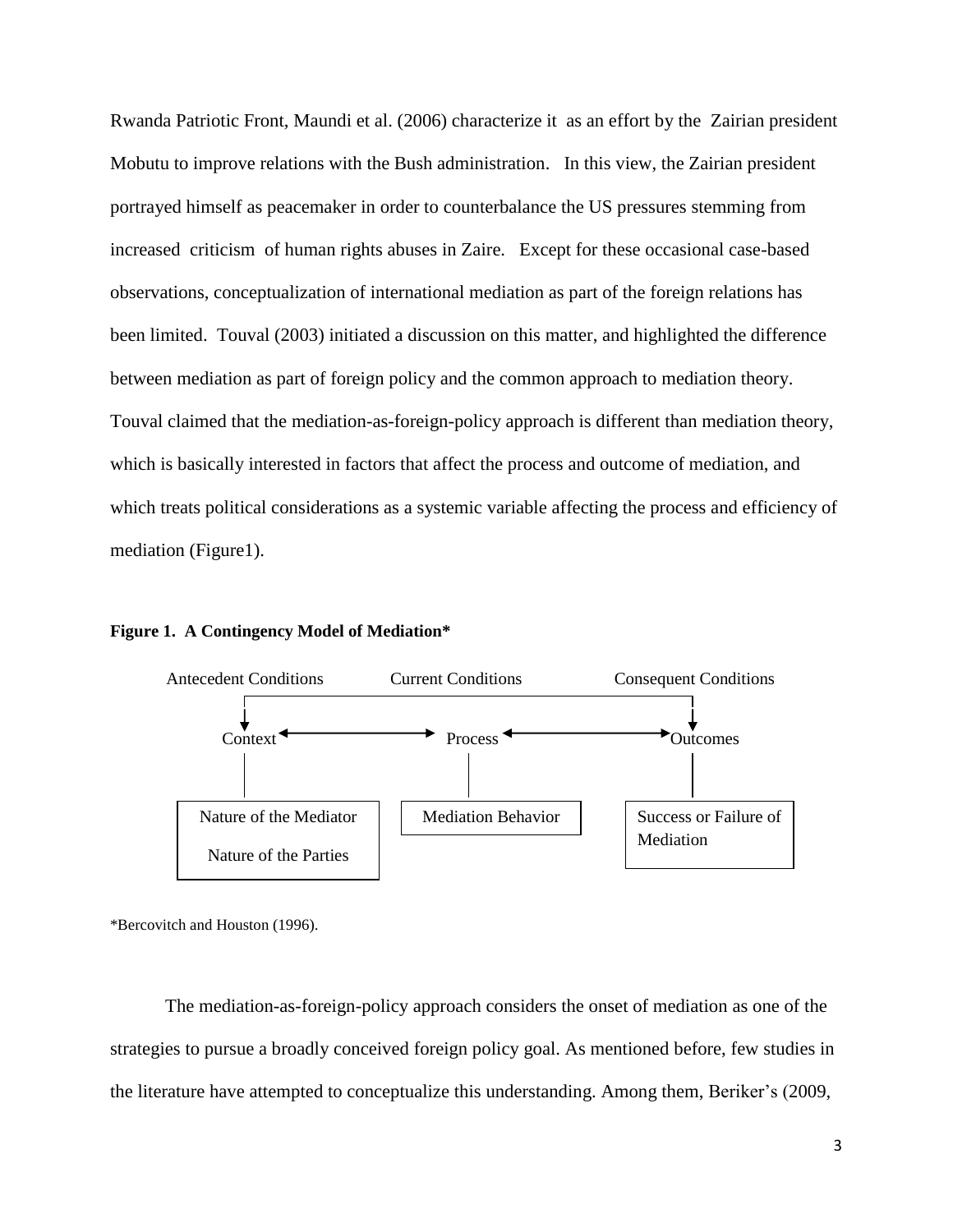2014) typology of third-party and partisan foreign policy roles of international actors presents mediation as one of many foreign policy strategies. Moreover, Melin (2015) explains a state"s decision to escalate its third-party peace engagement strategies by relying on escalation and change in foreign policy. Apart from these works, a related literature views political interests or incentives as playing a role in in mediation. Greig and Regan (2008) suggest that a mediator is more likely to mediate when its private interests are at stake. Beardsley (2011) highlights the interests of the mediator and offered two categories of interests. Beardsley identifies the mediator's collective interests as achieving a more stable international system and decreasing negative externalities of conflict. Private interests, however, are explained as reducing spillover effects and meeting humanitarian concerns. Similarly, Melin (2014) claims that states engage in mediation activity if they expand their influence, resources and power. In this view, establishing a reputation as a peacebuilder, influencing the dispute outcome, and redesigning the political environment according to the states' interest are some the "strategic benefits" states gain in return. Although this stream of research resembles the mediation-as-foreign policy approach, Touval (2003) argues that this is not really the case. He suggests "...after stating that mediation is initiated for political purposes, mediation theory takes over. Analyses usually do not follow up on the premise that political purposes generate mediation, instead, they proceed to discuss and evaluate it in terms of a prescriptive theory of mediation" p. 91.

The present study expands on Touval"s mediation-as-foreign-policy perspective by arguing that once mediation is conceived of as a viable political option in the conduct of foreign policy, engaging in mediation activity enables middle powers to create an extra political power space not otherwise available. It further suggests that this generated leverage in turn either bolsters the position of middle powers on the same conflict issue, or on other policy items at both the level of domestic and international politics. In order to strengthen this perspective

4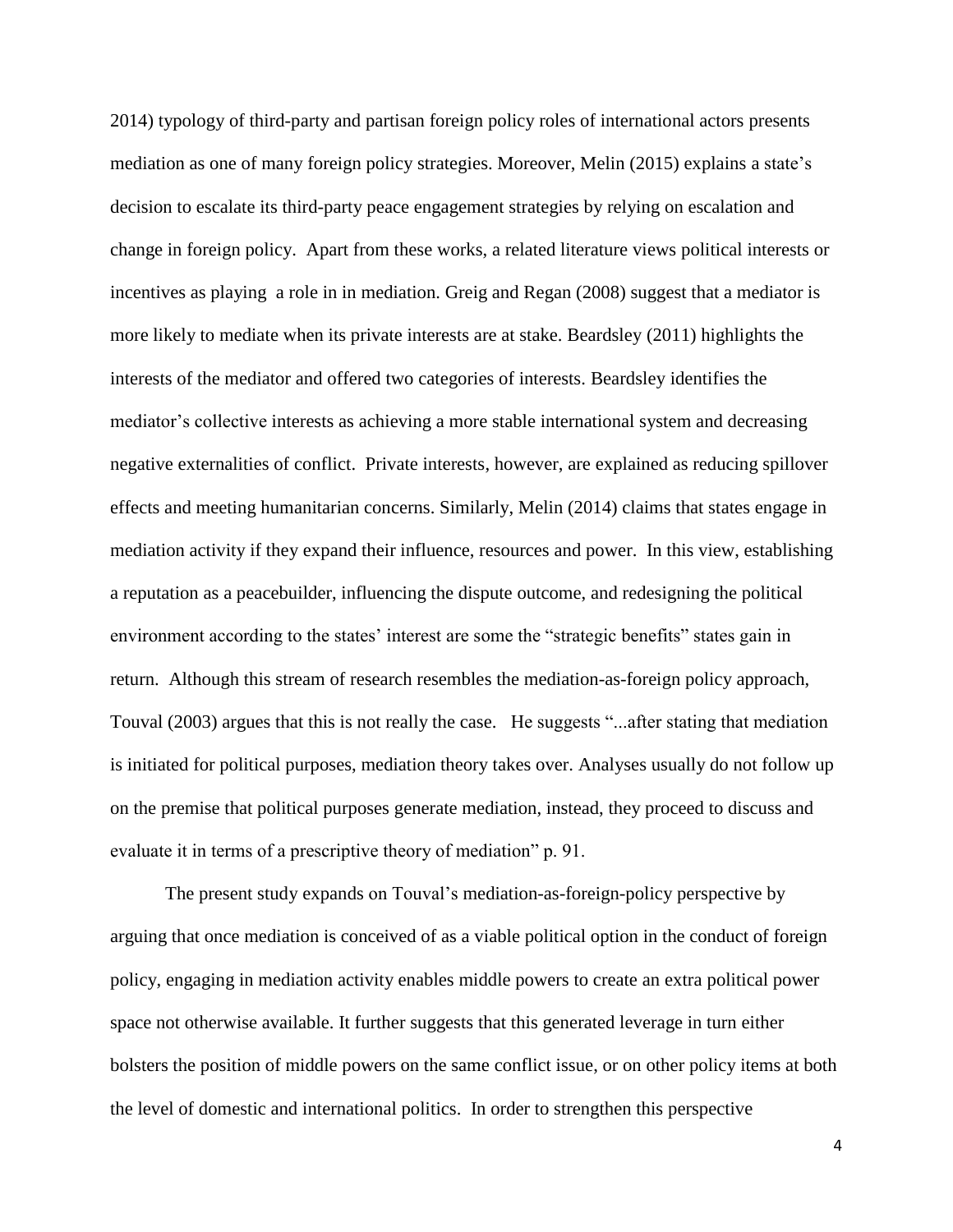theoretically, additional issues need to be addressed. These include the type of leverage generated with the onset of mediation, the mechanisms through which this leverage is generated, and how this additional power is employed or transferred to foreign and domestic affairs. Figure 2 illustrates the dynamics of a regional power's engagements in mediation.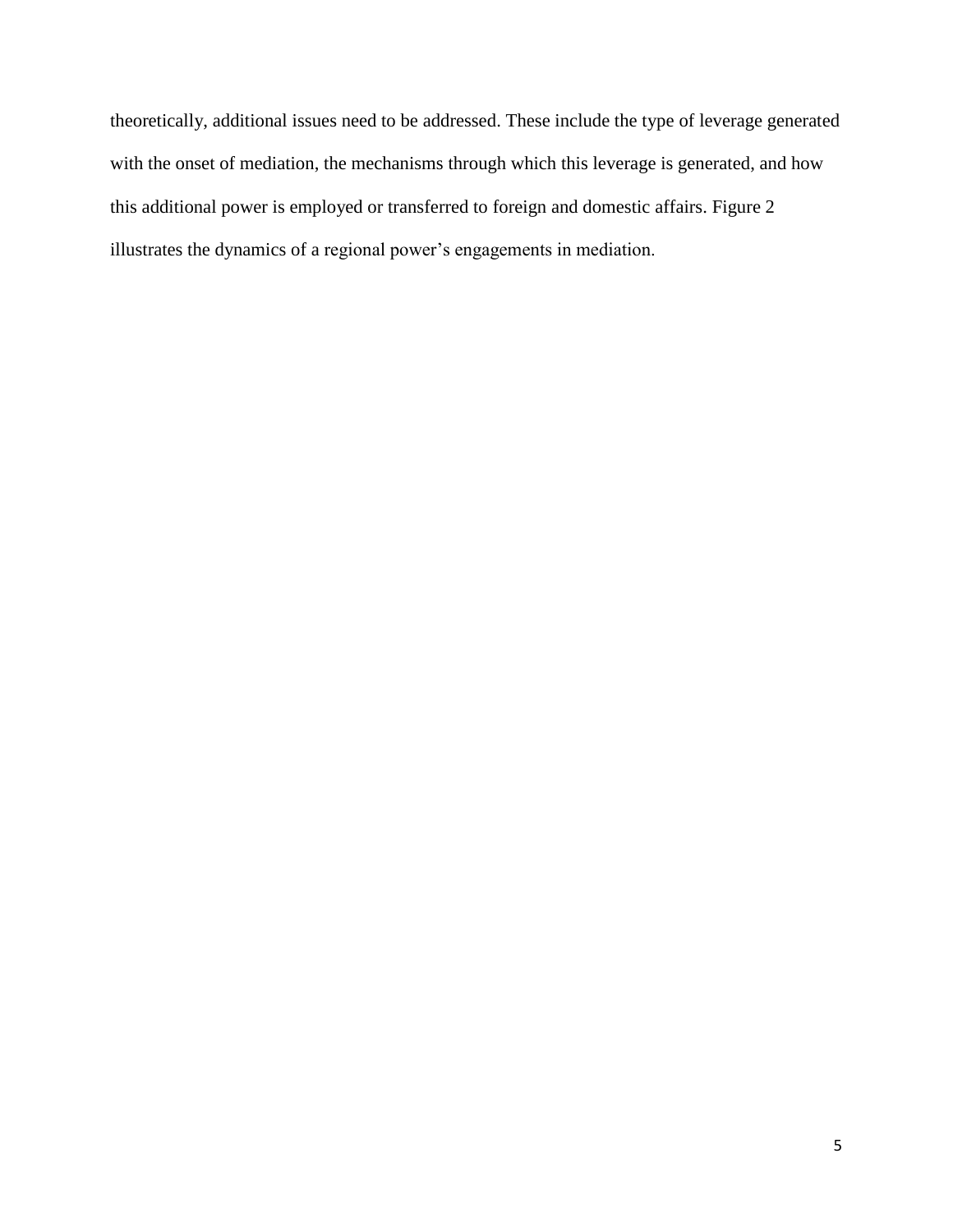# **Figure 2: Middle powers and Mediation as Foreign policy approach**

# **International Politics**



# **Middle Powers as Mediators (A)\***

 $\overline{a}$ 

The above discussion of the mediation-as-foreign policy approach applies to the peace interventions of middle powers as well. The literature on middle powers in world politics often attributes a foreign policy role to mediation when it"s practiced by regional powers. Early literature on middle power<sup>3</sup> foreign policy defined regional powers by taking into consideration

<sup>\*</sup>This section has been heavily borrowed from Beriker (2016).

<sup>&</sup>lt;sup>3</sup> The term "middle power" is often used interchangeably with "intermediate states," "would be great power," "second-tier powers" (Flemes D. 2007 Emerging middle powers, soft balancing strategy). "Secondary power," "emerging power," and "regional power" are other related concepts. For a critical review, see David Cooper (2011) Challenging contemporary notions of middle power influence: Implications of the Proliferation Security Initiative for "middle power theory." Foreign Policy Analysis, 2 317-336.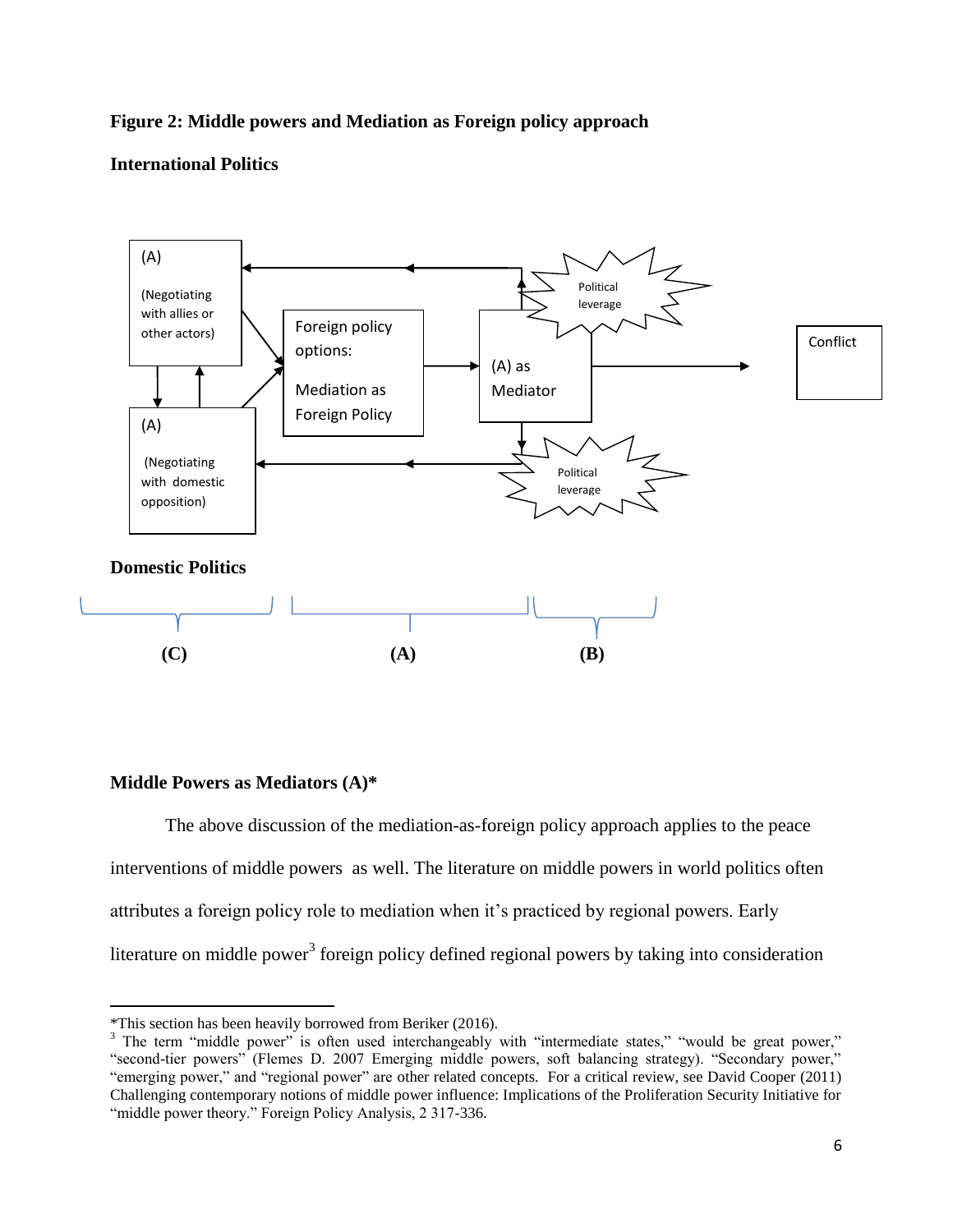their military, economic capabilities and demographic base. Later, however, this approach was replaced by studies that concentrated on middle power third-party behaviors (Cooper, Higgott and Nossal 1993), foreign policy constraints and options (Higott 1997, Cooper 1997), motives (Neack 2008), cycles of middle power activism (Ravenhill 1998), roles in achieving regional security (Miller 2005, Frazier and Steward-Ingesol 2010), and variance in regional powerhood (Prys 2010). What is common in this literature is the emphasis on the cooperative roles of the middle powers as mediators, facilitators and peacekeepers. This literature mostly relies on mediation theory, and depicts power restrictions as a causal variable in explaining middle power motivation to mediate; they do not examine, however, how mediation could be a tool to overcoming such power restrictions.

# *Middle powers and great power alliance dynamics*

Middle powers are rarely independent actors when they engage in mediation. Very often their foreign policy conduct takes place within the limits of an alliance system. However, depending on the changing global power configurations, the relationship of middle power with major powers varies. Neack (2000) notes

> The only middle powers that do act independently of the great powers are the nonaligned middle or regional powers, for example, India and Brazil… The traditional middle powers will resort to multilateralism when there are no other safe foreign policy options available to them. In the absence of great power rivalry, middle powers are no longer needed to play the role of loyal supporters; these states can be expected to forego multilateralism for the more immediate payoffs of bilateralism (p. 4).

Similarly, Holbraad (1984) differentiates three power configurations in the world system - the unifocal, dualistic and multiple systems, and argues that in a unifocal world system, the role of middle powers is very much bound by the preferences of the great power. Diffused systems, however, offer middle powers more flexibility in the execution of their foreign policies. In such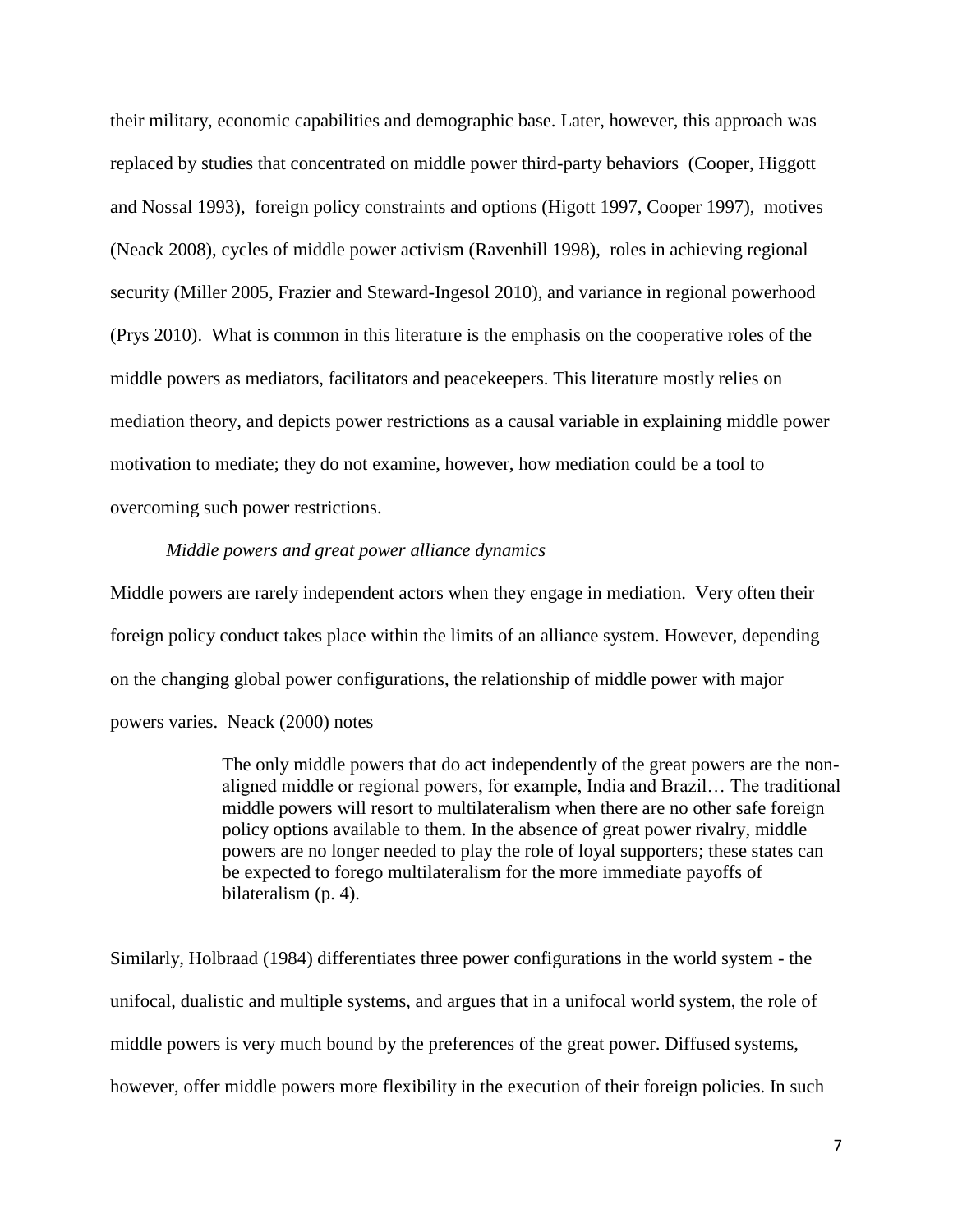environments, middle powers can decide to be part of the major alliance system, or direct their energies to sub-systemic issues (Holbraad, in Sook-Jong Lee, 2012). In summary, this literature suggests that different global structures affect the nature of transactions. In a unifocal world order, middle power foreign policy options are often limited to bandwagoning with key allies. In return, middle powers are often provided some security benefits from their key partner. In a diffused system, however, this relationship is more complicated than simple bandwagoning. Given that middle powers do not have much positional power in shaping world politics, each international transaction might be an opportunity for them to harness positional power, which can be used to influence event, actors, and processes, both at home and abroad. In such environments, for the middle power, staying in the alliance system or leaving it, is the critical strategic decision. Staying in the system, securing the alliance benefits, and maximizing interests with occasional independent policies may be another policy option. Engaging in mediation activity as an alliance member or taking independent initiatives may be smart strategies to achieve most of these goals. In this case, both competition and cooperation describes the nature of the relationship between alliance partners.

Therefore, one could conclude that in times of global transition a junior partner's peacemaking efforts which converge with the superpower may signal its commitment to the alliance system, and, therefore, be seen as an attempt to enhance trust and assure alliance securities. Independent mediation initiatives that do not complement dominant alliance power's interests, however, might help junior partners build new BATNA"s, vis-à-vis its partner, and, therefore, provide the junior partner with an environment to extract concessions (Figure 3). Bargaining theory and network theory offer valuable insights in formulating the ways in which middle powers harness leverage from this complexity through mediation.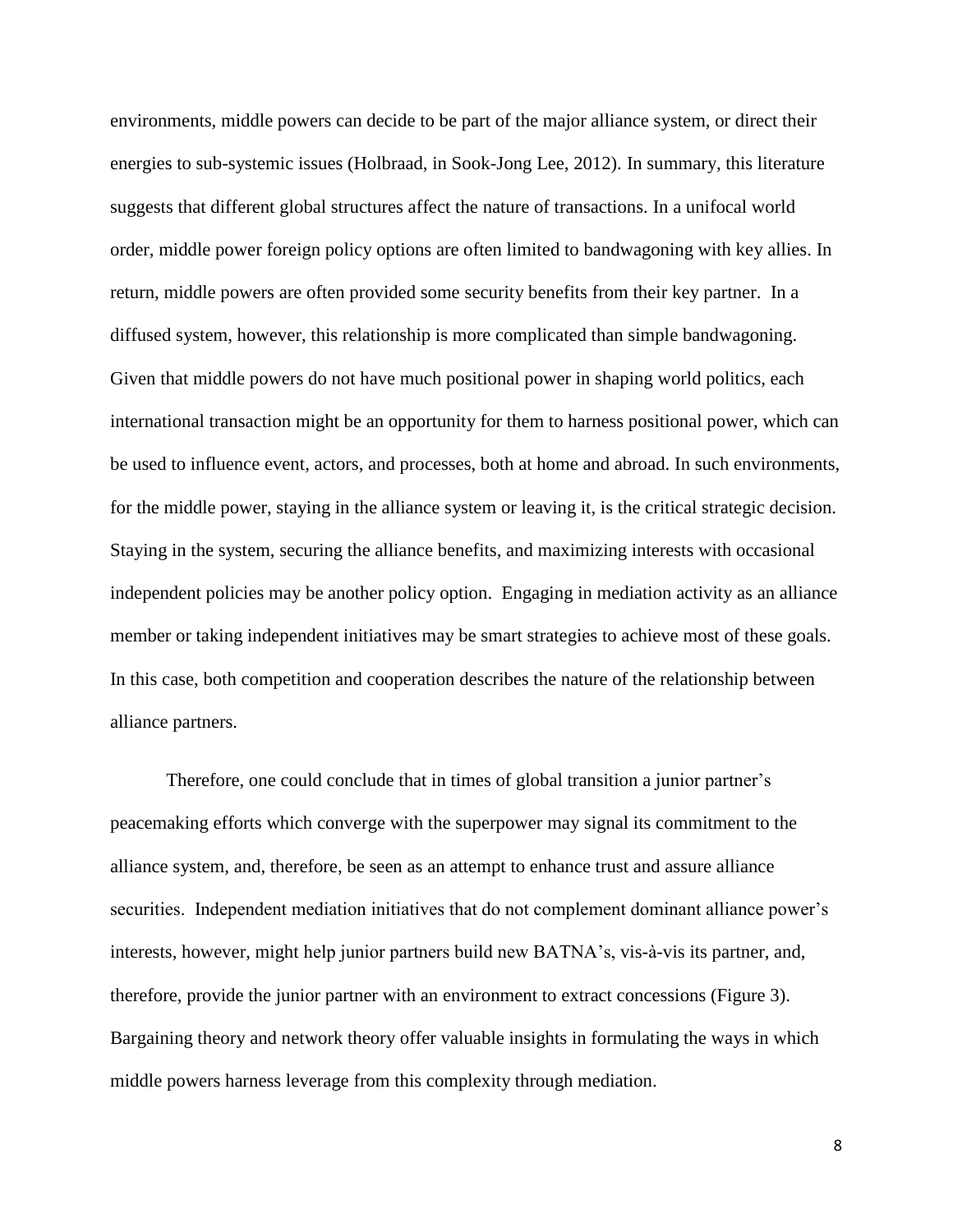## **Mediation as a source of political leverage**

# *Building strong BATNA's*

The "negotiation-as-diplomatic politics" metaphor of Druckman (1997) depicts negotiations as microcosms of international relations, "where parallel interactions or cross-linkages among many types of diplomatic activities occur, each influencing the other" (p. 89). The same approach allows the negotiation analyst to investigate international affairs as negotiated interactions and offers valuable insight into the mechanisms through which middle powers could broker leverage with their mediation involvements. BATNA is a term in the negotiation literature standing for the Best Alternative to a Negotiated Agreement. Fisher and Ury in 1981 explains the term as the most advantageous alternative course of action a party can take if negotiations fail. This literature suggests that a strong BATNA translates into bargaining power. It enables the party to hold to its asking price and, therefore, to give small concessions. Moreover, a party with good BATNA may be in a position to extract concessions from the other party, and/or may implicitly or explicitly threaten it for leaving the table, which represents a competitive negotiating stand. The study by McKibben (2013) elaborates this understanding in the context of international negotiations. She studies variations in state's bargaining strategies, and concludes that bargaining strategies of the states are mostly influenced by the bargaining structure. In other words, Mc Kibben suggests that structural incentives and constraints (decision rules, strong BATNA, issue linkages, the degree of constraint placed on negotiator) better explain international actors" cooperative or competitive negotiating behavior than standard factors such as states" power and socialization. In this view, weaker states may have a structural advantage that enables them to obtain concessions from a more powerful state (414). A similar observation could be made for mediation efforts of the junior partner in an alliance system. An independent mediation that is outside the alliance system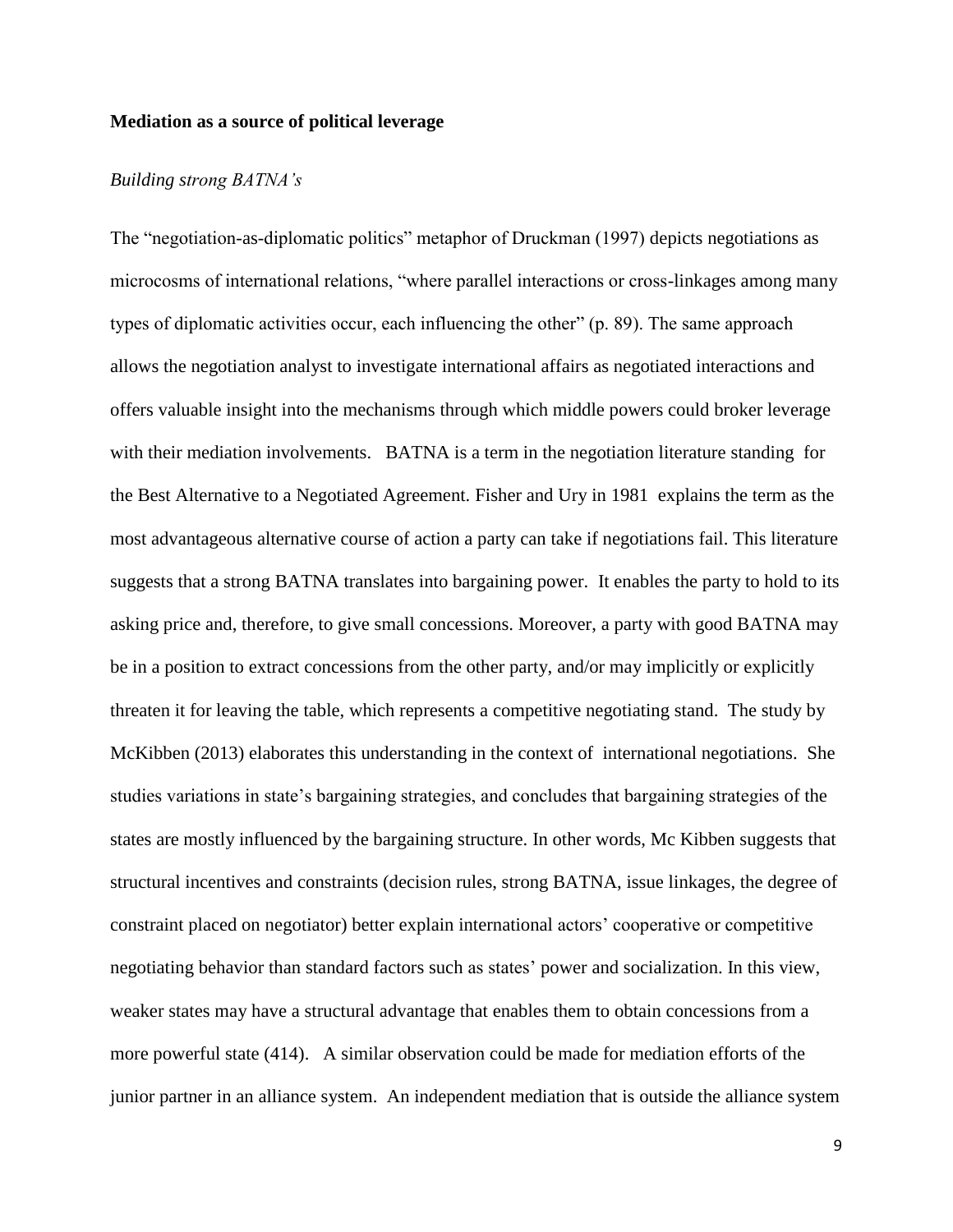may help the middle powers to strengthen their BATNA with respect to their relations within the alliance. As will be explained in detail in the next section, Turkey"s mediation between Iran and Brazil in 2010 might be considered as Turkey's attempt to create a BATNA (new partnerships in the Americas) with respect to its relations with US. Similarly, all mediation efforts that involved Iran, Syria, Hamas (Table 1 ) might also be interpreted as an initiation by the middle power establish a strong BATNA ( a Sunni alliance) vis-à-vis its traditional partner. The same initiative could also be considered as establishing new links to network power, another source to harness political leverage for the middle power.

# *Issue linkages:*

Integrative agreement (Pruitt, 1994) is another prominent concept in the negotiation literature. It refers to those creative agreements that are mutually satisfactory to all parties. Logrolling is one type of integrative agreement. It occurs when the parties have different priorities regarding different issues on the table. Such an environment enables parties to exchange concessions on those issues they value differently. Let"s consider a situation where, while the onset of mediation does not represent a huge cost for middle powers, ensuring welfare and security in domestic politics is a challenge for them. For the powerful state, while regional peacemaking is a priority, it is an arduous activity. Nevertheless, offering financial and political support to the junior ally is a regular practice. In such situations, the middle power"s mediation, which complements the senior partner's interests, may be exchanged to safeguard existing political and financial support from the senior partner or to enhance trust and commitment for future deals. It is also important to note that, this strategy, unlike strong BATNA, is a cooperative approach that is used when the interests of the parties are convergent. Again, a good illustration of such a symbiotic relationship is Turkey-US relations. In the post 9/11 period, some of Turkey"s mediation roles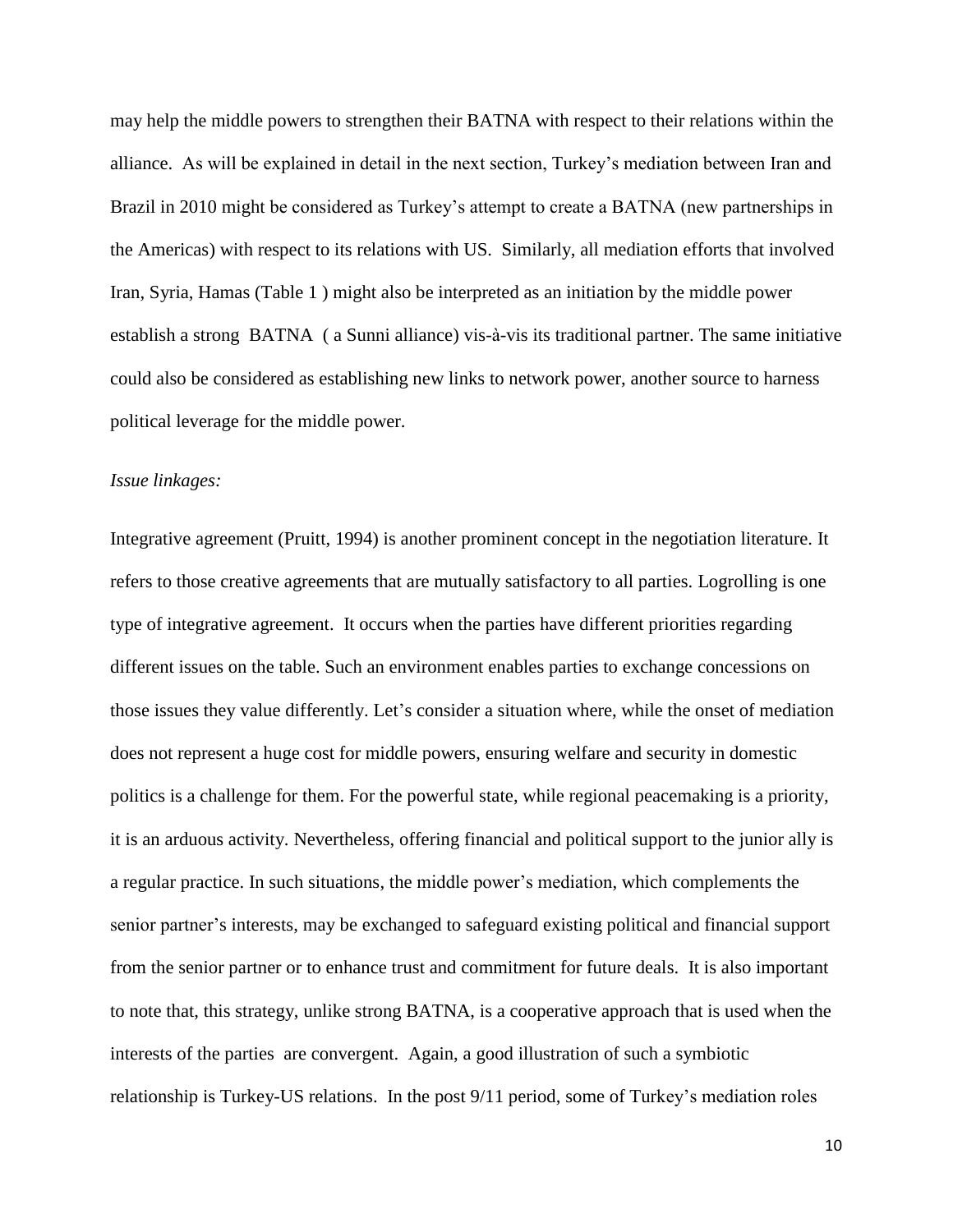have contributed to US interests in different geographies. As will be explained further in the next section, Turkey was an active peace broker between Afghanistan-Pakistan, the Palestinians and the Israelis, Syria and Israel, Pakistan and Israel, Afghanistan and Pakistan, and in conflicts in Transcaucasia. During the Iraqi war, the Turkish government mediated differences between Iraqi Shiites and Sunnis over their conflict in forming a broad-based government. Similarly, the government acted as a facilitator between Lebanon and Israel after the war in 2006 and, later, among different political sects in Lebanon<sup>4</sup> (Table 1).

#### *Links to network partners*

(Kahler, 2009) argues that the consolidation of connectedness within a network may increase the middle power's social power. He further elaborates, "Bargaining power or leverage, in contrast to social power, may increase with links to network partners that are otherwise weakly connected or those that have few outside options. States that are the sole link between clusters of highly connected states might gain influence as brokers within the networks" (p.21). This role could be adopted regardless of whether parties within an alliance have convergent interests or contrasting ones. In a situation where the relationship between alliance partners converges, the junior partner may be able to harness extra political power through mediation by securing alliance benefits, and ensuring commitments, and, therefore, by enhancing trust. In such situation, establishing links to network power could be considered as a cooperative strategy as in the case of issue linkages. In other occasions, however, for instance, when there are competing interests, mediation might trigger the same mechanism but this time allowing the middle power to extract concessions from its alliance partner, a competitive strategy. Moreover, cultural ties play a role in building linkages. Crocker et al. (2003) point to important elements of a mediation relationship such as

 4 Given the political environment of the time, in most of these areas ,the US mediation role was limited.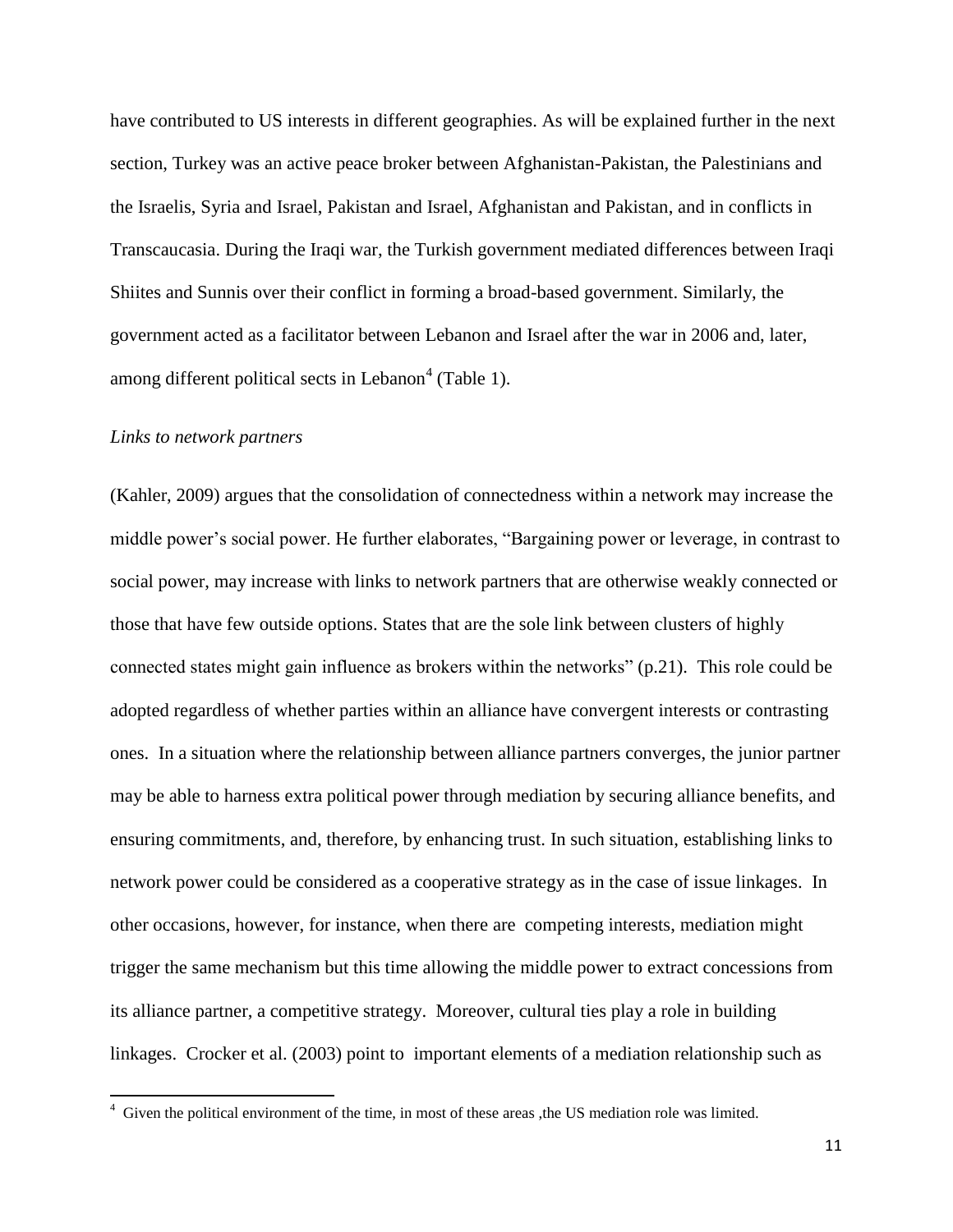cultural and geographical links and the identity and image of the mediator, which assure a "good fit" for mediation. They suggest that this may grow out of historical relationship, prior engagements in developmental or religious activities, colonial legacies, institutional linkages, spheres of influence and long standing presence in a country or region, and common educational language or cultural ties. Turkey"s Ottoman past in the Middle East helped Turkey to serve as a link to network powers, including to the EU and the United States. The mediation roles Turkey assumed in the EU-Iran, IAEA-Iran, and the British Navy-Iran crises (Table 1) are ones that helped Turkey establish networks with the two separate communities. In these interventions, Turkey was one of the few links between Iran and the West.

In sum, the mediation-as-politics approach suggests, as illustrated in Figure 2, that once mediation is conceived of as a viable political option in the conduct of foreign policy (A in Figure) , engaging in mediation activity makes it possible for middle powers to create an extra policy space not otherwise available (B in Figure 2). Engagement in mediation helps junior parties build strong BATNAs, new issue linkages, and ties to network powers, which are mechanisms to generate leverage (Figure 3). This generated leverage, in turn, either strengthens the position of middle powers on the same negotiated issue or on other unrelated policy items, again at both the level of domestic and international politics (C in Figure 2).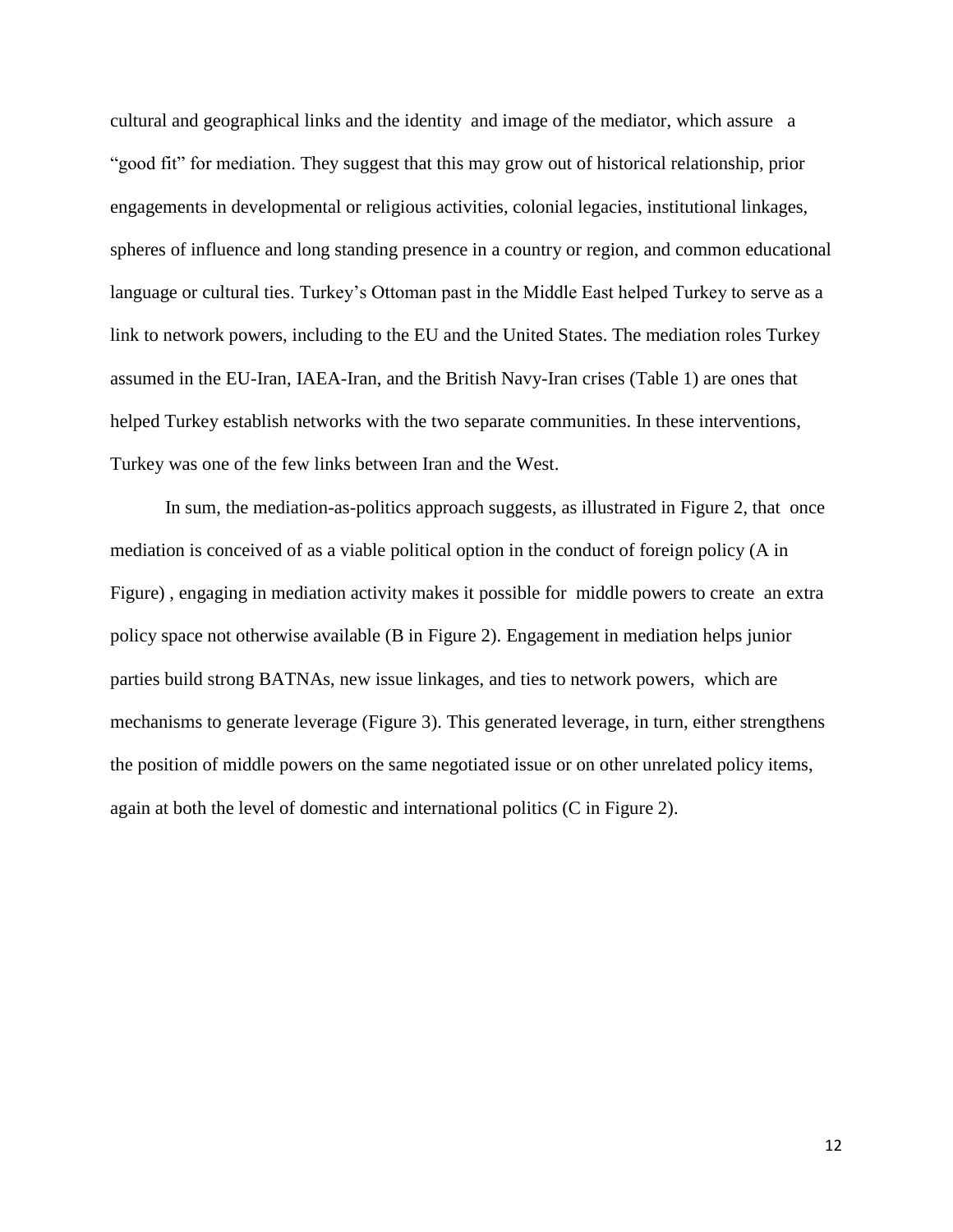# **Figure 3: Mediation and mechanisms to harness leverage**



#### **Mediation and Turkish Foreign Policy\***

Turkey and the US are long-time strategic partners. Turkey is a NATO member, as well as an EU-candidate country with a Muslim population, hosting the second largest army of the security organization. The roles the two allies had during the Cold War changed with the end of the Soviet era. US authorities probably perceived the AK party government, which came to power in 2002, as a familiar and, therefore, predictable regional partner. This assumption, however, later proved to be wrong. The AK party government"s failure in 2003 to win parliamentary approval for US forces to move through Turkey to Iraq was a major crisis, which signaled the beginning of a tense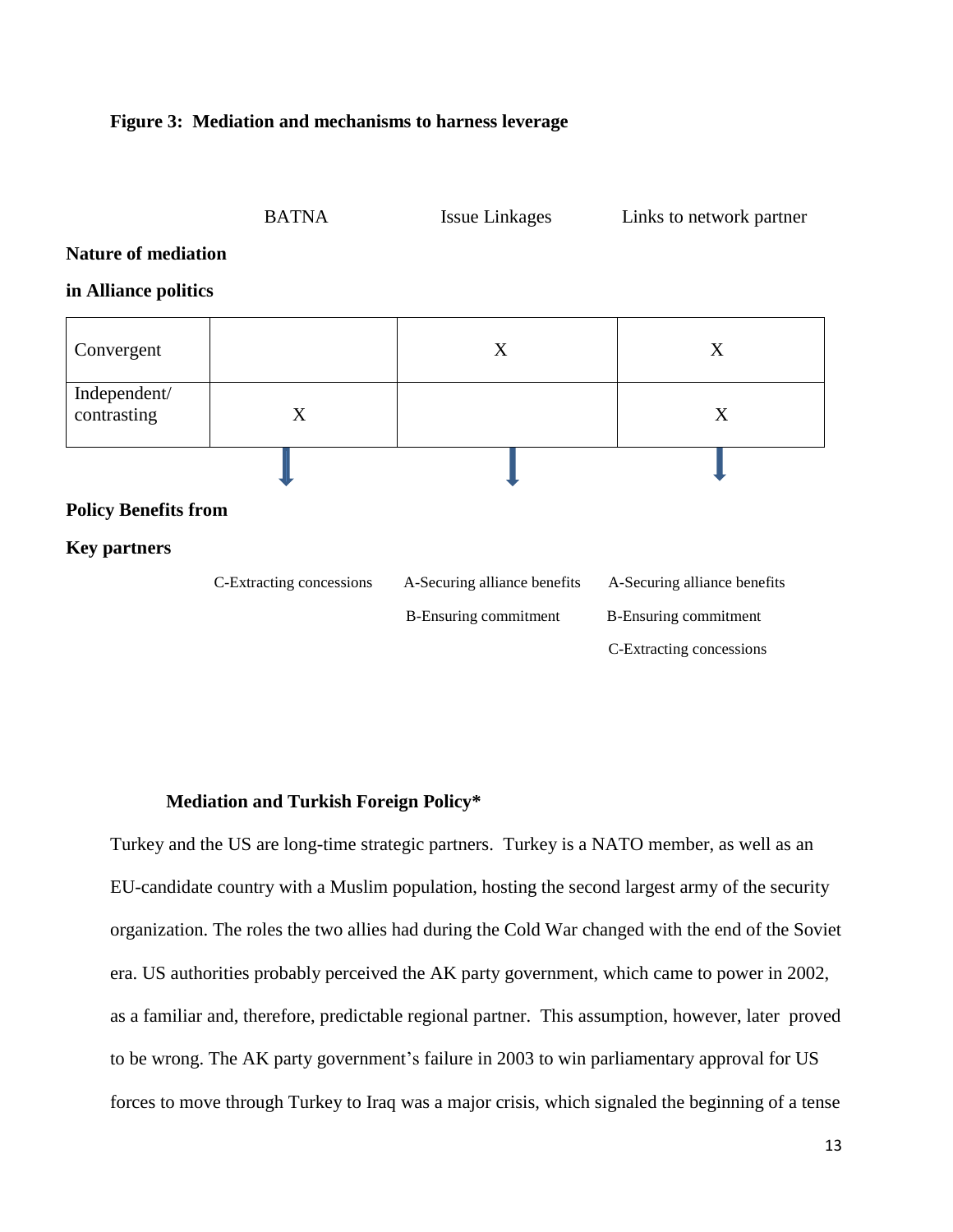future relationship between the two strategic partners. Paradoxically, Turkey"s peacekeeping activities were in overdrive especially the first and second terms of the AK party government (2002-2011), a state of affairs that mostly complemented the US interests in the region. The interplay between these two features, the relatively strained allied relations, and increasing mediation engagements of the junior partner offers an interesting empirical base for the current research.

The FPC Dataset (Beriker 2014) contains information on the role of mediation in Turkish Foreign policy within overall foreign policy activism of the Turkish state between 2002 and 2011. It shows that during the 2002-2007 period, 8% of foreign policy actions were as a third party. This rose to 14% in the second term (2007-2011). Data show that in the first term of the AK Party government, 77% of these third-party roles were "relational" in nature, whereas 23% were "structural." During 2007-2011, these figures were 99% and 1%, respectively. The geographical distributions of these actions are particularly revealing. Third-party interventions were mostly exercised in the Middle East (20% and 27% in the first and second term, respectively). This was followed by the Balkans (16% and 18%), Africa (3% and 8%) and the Caucuses (5% and 1%). Data show that peace interventions in Iran and Syria increased in the second term of the AK Party government. During this period, both cooperation and competition characterized the nature of the US/Turkey relationship.

A summary of the AK Party mediation involvements for the period of 2001-2011 are presented in Table 1 (Beriker, 2016).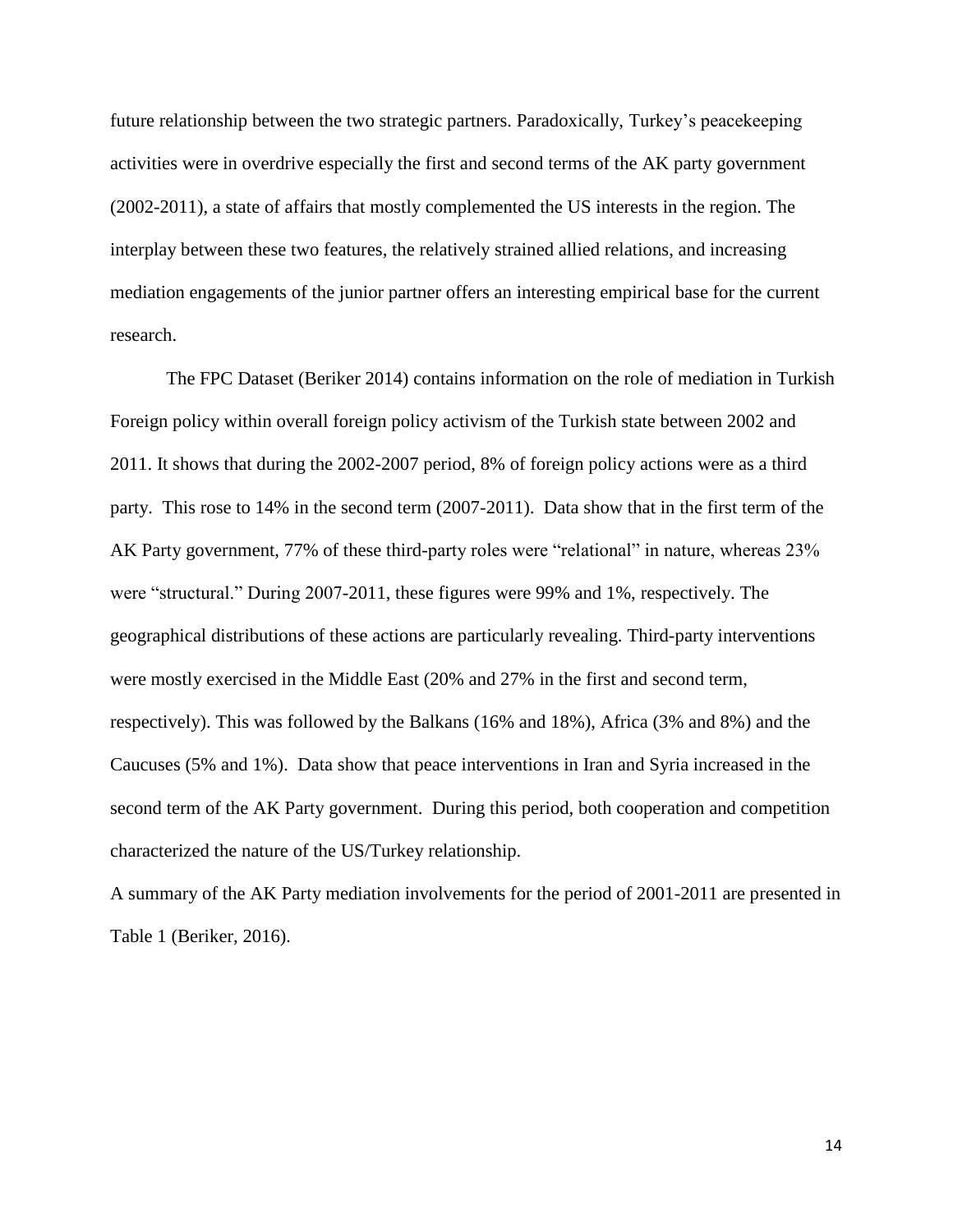# **Table 1**

**Turkey's mediation attempts during the AK Party governments (2002-2011)**

| <b>MIDDLE EAST</b>                                   |                    |
|------------------------------------------------------|--------------------|
|                                                      |                    |
| Iraq Crisis                                          | January-March 2003 |
| Israel-Syria                                         | December 2003      |
| <b>Israel-Palestine</b>                              | May 2005           |
| Pakistan-Israel                                      | September 2005     |
| Shiites and Sunnis in Iraq                           | February 2006      |
| <b>IAEA-Iran</b>                                     | April-June 2006    |
| EU-Iran                                              | April 2007         |
| Israel-Hamas (kidnapped soldier)                     | July-August 2006   |
| Israel-Lebanon                                       | <b>July 2006</b>   |
| Parties in Lebanon                                   | January 2007       |
| British Navy crisis with Iran                        | April 2007         |
| Afghanistan-Pakistan                                 | May 2007           |
| Israel-Syria                                         | <b>May 2008</b>    |
| <b>THE BALKANS</b>                                   |                    |
| Serbia - Bosnia-Herzegovina                          | October 2009       |
| Croatia - Bosnia-Herzegovina                         | October 2009       |
| <b>CAUCUSUS</b>                                      |                    |
| Azerbaijan-Armenia                                   | May 2004           |
| Georgia-Adjaria                                      | March-May 2004     |
| Georgia-Abkhazia                                     | <b>June 2005</b>   |
| <b>AFRICA and ASIA</b>                               |                    |
| Philippine-Moro Islamic Lib. Front MILF              | 2009               |
| Afghanistan-Pakistan (Istanbul Process)              | 2011               |
| <b>Buddhist and Arakan Muslims (Myanmar)</b>         | 2013               |
| Somalia and Somaliland                               | 2013               |
| <b>OTHERS</b>                                        |                    |
| Religious tension between Islamic world and the West | September 2005     |
| (Alliance of Civilizations with Spain)               |                    |
| Friends of mediation initiative with Finland         | 2011-2012          |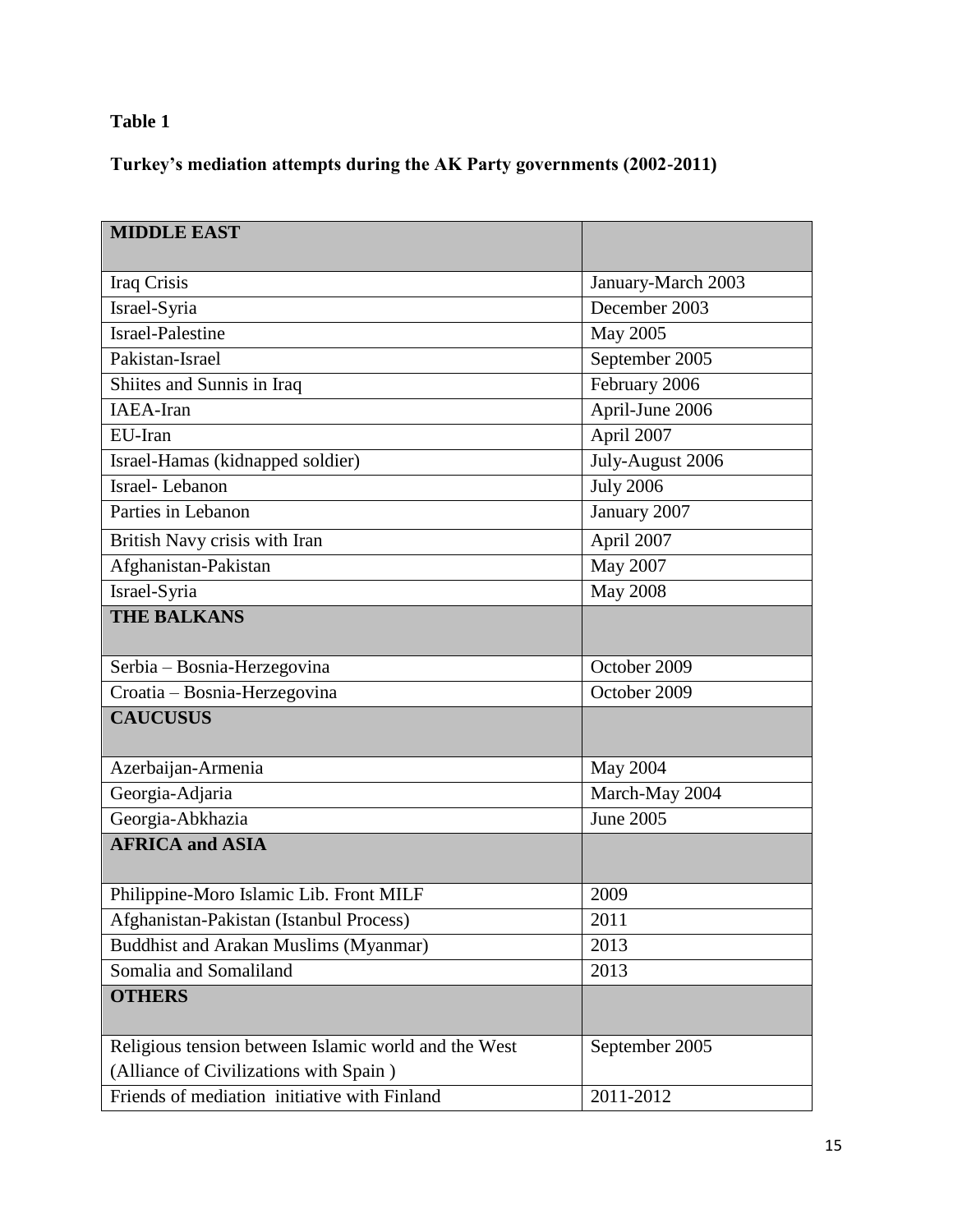During 2011-2015, however, Turkey's mediation interventions were minimal. The AK Party government's third-party involvements were mostly in the form of humanitarian aid and peacebuilding efforts.<sup>5</sup> In fact, the AKP government conducted only two "actual mediations." Mediation between Somali and Somaliland is one of the peacemaking efforts that have evolved in multiple rounds. Another third-party attempt is related to Turkey"s continuing role in the two negotiation tracks<sup>6</sup> between the Philippines and Moro Islamic Liberation Front (MILF). Other than these engagements, there were one-shot and discontinued policy moves which were mostly executed in the Africa and Asia regions. There are almost no actual mediation efforts in the Middle East (Table 2).

| Africa-Asia                                          |                             |
|------------------------------------------------------|-----------------------------|
| Philippines and Moro Islamic Liberation Front (MILF) | Continues form the previous |
|                                                      | terms                       |
| Somalia-Somaliland                                   | 2012                        |
|                                                      |                             |
| Eritrea-Ethiopia**                                   | 2012                        |
| Eritrea-Somali**                                     | 2012                        |
| Buddhist and Arakan Muslims (Myanmar)*               | 2013                        |
|                                                      |                             |
| Mali *                                               | 2013                        |
| Sudan and South Sudan *                              | 2012, 2015                  |
|                                                      |                             |
| Libya $**$                                           | 2014                        |
| Ethiopia-Ogaden*                                     | 2015                        |
| <b>Middle East</b>                                   |                             |
| Saudi Arabia and Iran*                               | April 2015                  |

**Table 2: Mediation attempts of the Turkish government (2011-2015)**

**\*** Beriker (2016)

 $\overline{a}$ 

**\***Declaration of intention to mediate by Turkey (no actual mediation)

<sup>\*</sup>This section has been partially borrowed from Beriker (2016).

 $<sup>5</sup>$  In this term, the Turkish government, acted as one of the leading humanitarian actors in the world, by contributing</sup> more than \$1billion in aid in 2012.

<sup>&</sup>lt;sup>6</sup> Turkey has been a member of the Organization of Islamic Cooperation Peace Committee for Southern Philippines since 2007 and the International Contact Group since 2009.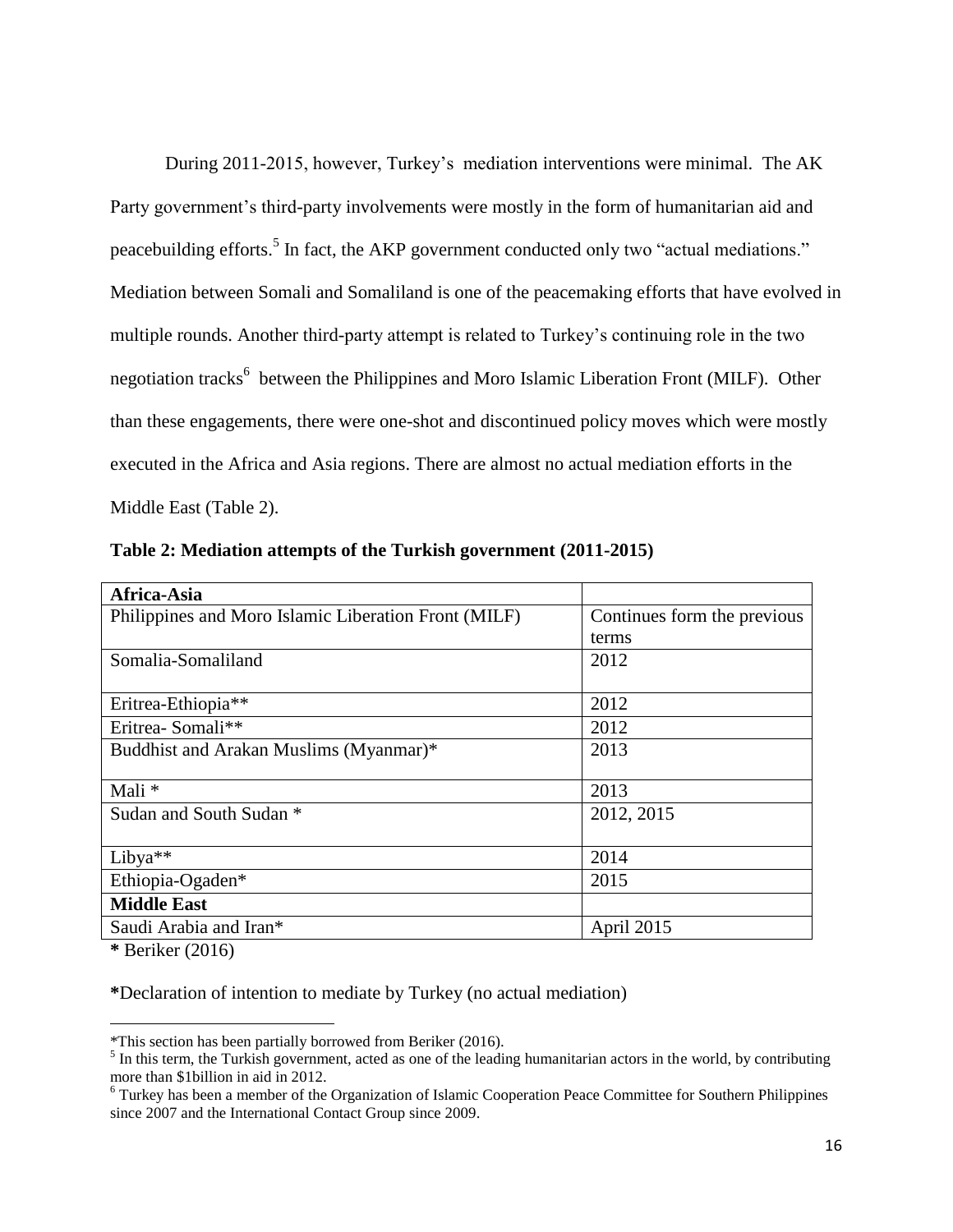\*\* Invitation by the parties (no actual mediation)

How the above-mentioned peace initiatives helped Turkey enhance its political power, both internationally and domestically, remains a crucial question. The following section sheds light on this issue by offering a general evaluation of Turkey"s foreign and domestic policy priorities and goals in this period.<sup>7</sup>

## *Building strong Batna*

 $\overline{a}$ 

This paper argues that independent mediation outside the alliance system might help the middle powers strengthen their BATNA"s with respect to their relations within alliances. Turkey"s ambition to be a player in the Middle East and to act as the leader of the Islamic community are the two goals that are often pronounced by policy experts as parts of Turkey"s long-term foreign policy strategy. Furthermore, the actions of the AK Party government in its second term in power provide some clues as to what its future partisan and independent policies would be like (Beriker, 2016). Therefore, some mediation efforts in this region could be considered as an attempt by the Turkish government to build a strong BATNA vis-à-vis its relations with its strategic allies in order to achieve its long term goals. Furthermore, developing strong Latin America ties and/or cultivating relations with the Shanghai Cooperation Organization are some policy options that have been explicitly pronounced by Turkish government officials. In this context, Turkey meditating between Iran and Brazil and all mediation efforts involving Iran, Syria, and Hamas could also be interpreted as an effort by the middle power to establish a strong BATNA vis-à-vis

 $<sup>7</sup>$  A more nuanced analysis of the mechanisms and their policy consequences, however, would require elite</sup> interviews with those who were in policy planning positions in the Turkish Ministry of Foreign Affairs. Unfortunately, at the time of this writing, due to rapid political developments in Turkey and related unforeseeable appointments in the Turkish bureaucracy it was not possible for the author to conduct elite interviews. Therefore, the following analysis should be read as a bold empirical analysis of what could have been shown otherwise.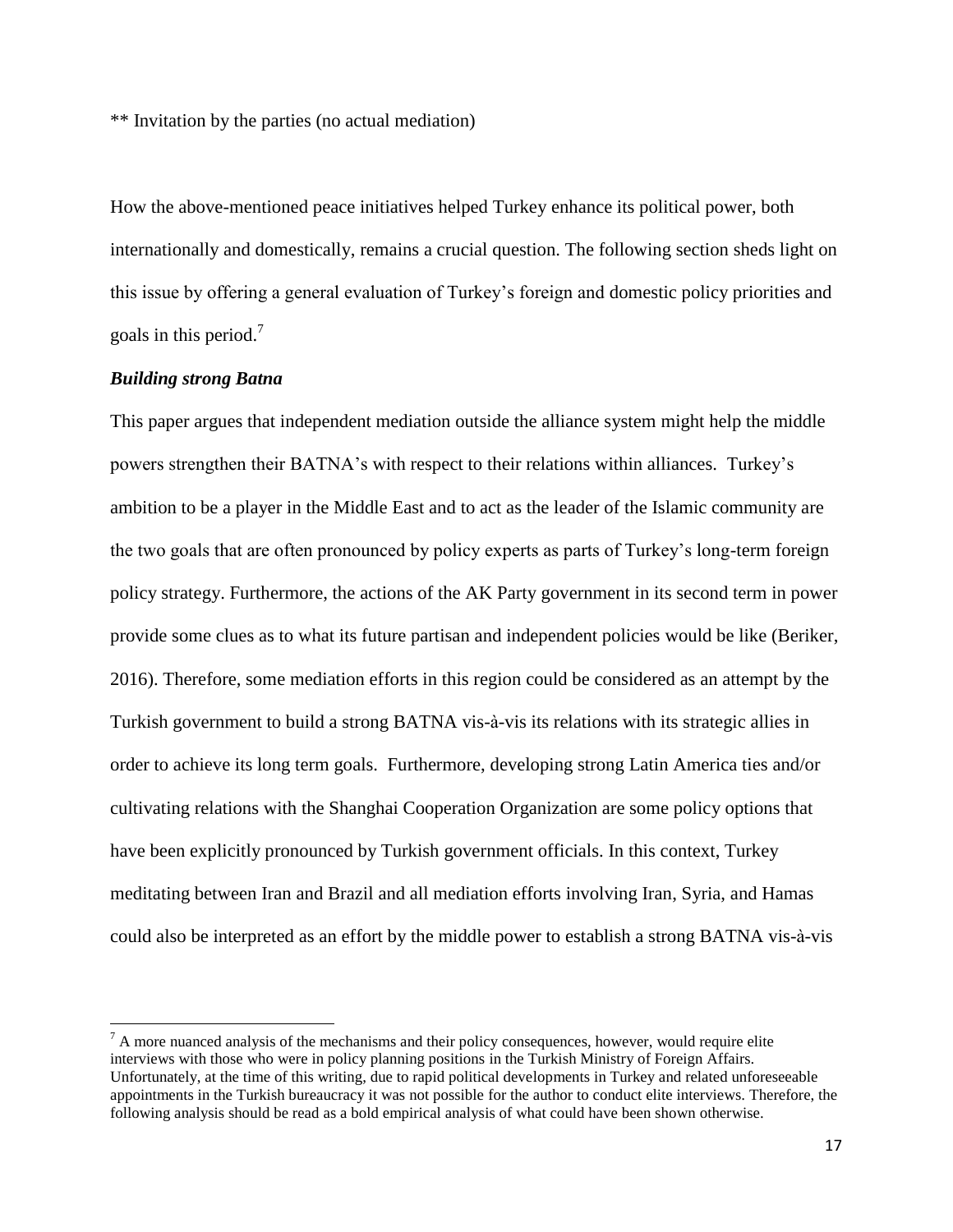its traditional allies.<sup>8</sup> However, the extent to which these pursuits have been perceived as a credible signal by the major alliance partners is not clear. Nevertheless, Turkey is aware that its NATO membership is important to the US and Europe, and such initiatives could help to extract concessions in negotiating other key issues for Turkey, such as the use of Incirlik military base, the role and status of The Kurdish Democratic Union Party (PYD) in Syria, and arms deals with its NATO partners.

# *Issue linkages*

 $\overline{a}$ 

As stated earlier, "logrolling" occurs when the parties have different priorities regarding different issues on the table. Such environments enable parties to exchange concessions on those issues they value differently. The policy priorities of Turkey and the US and related mediation initiatives by Turkey provide insight into how such initiatives have helped the junior partners to secure alliance benefits and guaranteed commitments.

# *Turkey's priorities*

The 2002 general election in Turkey resulted in the clear victory of the Justice and Development Party (AK Party). The AK Party received 34.5% of the general votes and secured 363 seats in parliament. The  $58<sup>th</sup>$  government was formed by Abdullah Gul, the president, and a couple of months later, was handed over to Recep Tayyip Erdogan, the prime minister. The 59<sup>th</sup> government, also headed by Erdogan, governed Turkey until the next general elections in July 2007, when AK Party won 46.58 % of the votes, a figure that grew to 49.9% in 2011. AK Party is a religious conservative party with strong Islamic roots. Erdogan, the founder of the party, however, in 2005 claimed that the party could not be referred to as an Islamic party and refused

<sup>&</sup>lt;sup>8</sup> The same initiative could also be considered as establishing new links to network power, another source to harness political leverage for the middle power. However, given the political background of these engagements the author concludes otherwise.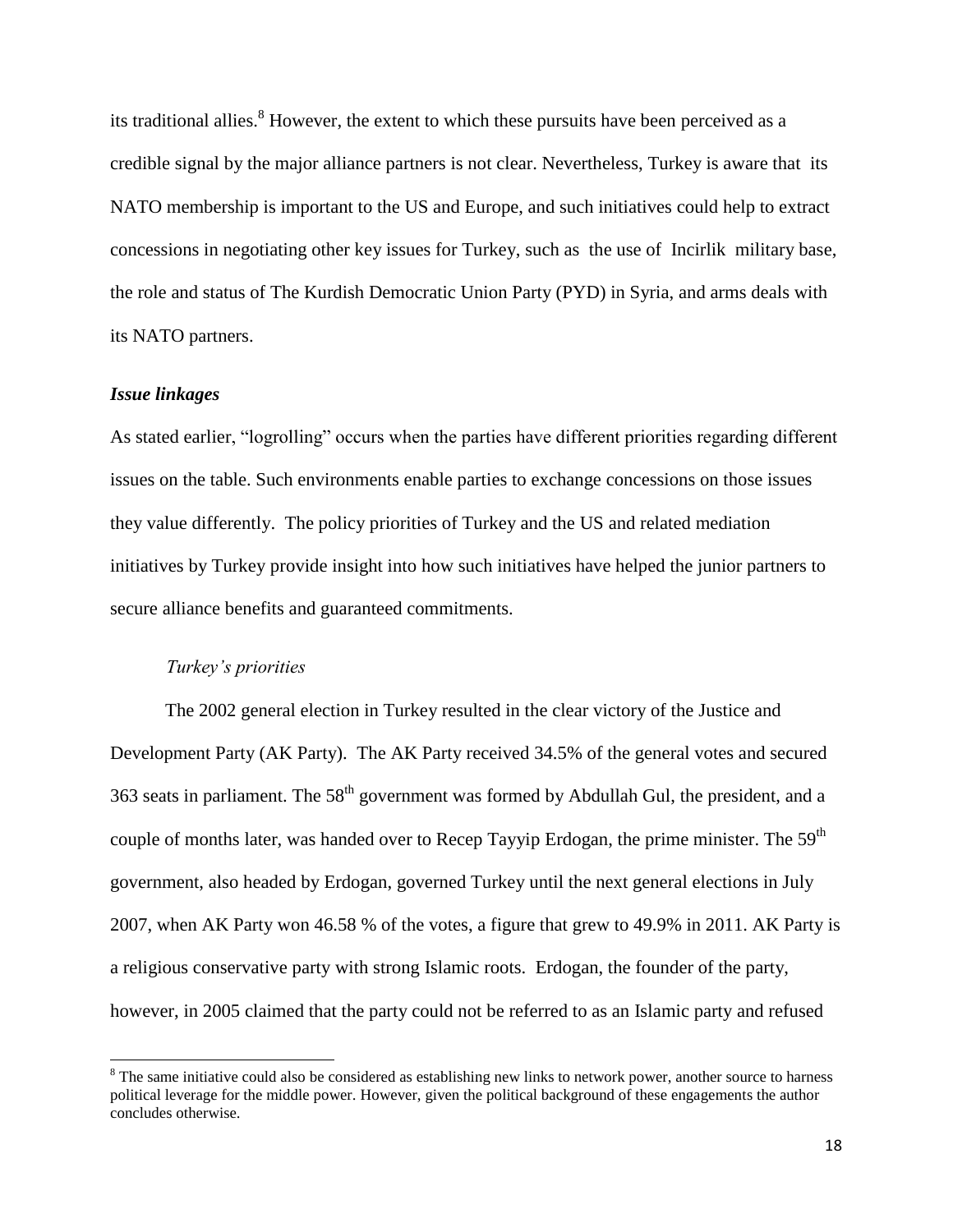such labels as Muslim-Democrat. The AK Party leader described the party"s agenda as "conservative democracy" (Taspinar, 2012). In this period, the AK Party government was unsuccessfully challenged by domestic secular forces on several occasions, over the election of Abdullah Gul, as president of the republic in 2007 and over the attempt to ban the AK Party judicially in 2008, among others. All Islamist parties in Turkish history had previously been shut down by either military interventions or rulings by the Constitutional Court (Taspinar 2012). Therefore, when Erdogan took office, his priority had been the consolidation of his political power - or avoiding a fate similar to his ideological predecessors - through increasing his governments" international recognition, ensuring economic prosperity, assuring large-scale support from diverse interest groups in the domestic arena, changing and reshaping domestic institutions - especially the military, to secure a stable political order. This also meant getting a support on its struggle with the PKK.

# *US priorities*

The international climate of this era was marked by a challenge to American ascendancy, which appeared in the form of two major events. The first was the 9/11 attacks, which were perceived by US authorities as an open provocation against the status quo. The second was the US military engagements in Afghanistan and the Middle East, which were signature engagements of the US-launched "war on terrorism." Another major systemic challenge was the global financial crisis that started in 2007. These developments had two consequences. The role of American-EU diplomatic power as a peace broker in Muslim geographies began to deteriorate. In addition, managing the financial crisis required both the US and the EU to direct their energies to domestic problems instead of adopting an active multilateralism in world affairs. The US foreign policy of off-shore balancing envisions regional solutions to regional problems and encourages key followers to take an active role in conflict management. Turkey"s active

19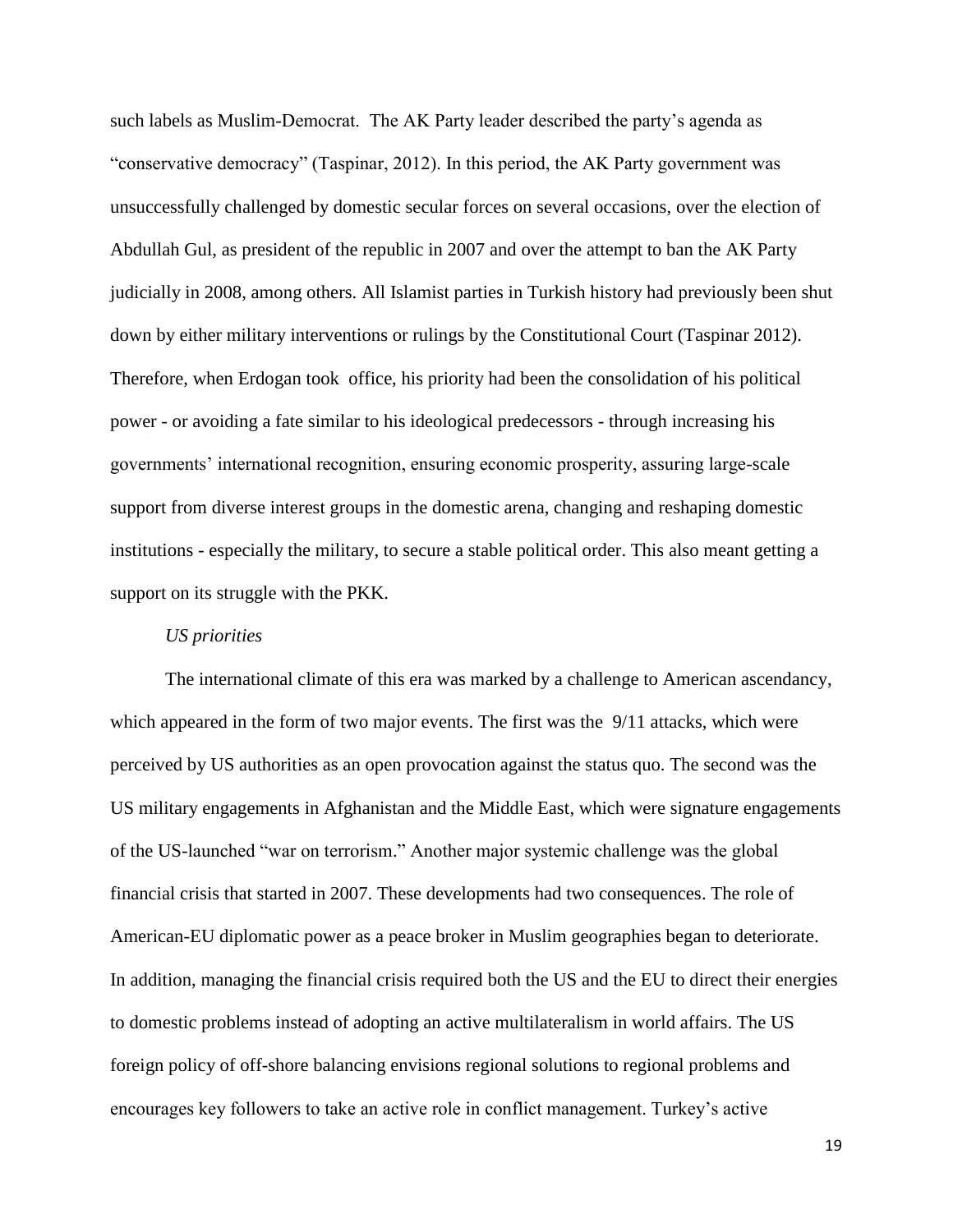mediation role, therefore, in practice, complemented the US interest in the Middle East region. Despite initial bumpy relations with the Bush administration, the AK Party government engaged in numerous peacemaking efforts that were also of interest to the US. As mentioned before, in this period Turkey was an active peace broker between the Palestinians and the Israelis, Syria and Israel, Pakistan and Israel, Afghanistan and Pakistan, and in conflicts in Transcaucasia. During the Iraqi war, the Turkish government mediated differences between Iraqi Shiites and Sunnis over their conflict in forming a broad-based government. Similarly, the government acted as a facilitator between Lebanon and Israel after the war in 2006 and, later, among different political sects in Lebanon.

# *The exchange*

Turkey"s adoption of the role of peace broker complemented US interests in an era where the military engagements of the Bush administrations had caused resentment and suspicion in the Muslim world and resulted in a decline in the diplomatic leverage of the US as a problem solver in the Muslim-dominated geographies. In return, the Islamist party in Turkey, at minimum, assured the continuation of existing economic and political ties, if not reassurance of them, with its ally. More specifically, by offering mediation services elsewhere, Turkey signaled its loyalty to the Alliance and hoped to consolidate US support in a number of areas, including Turkey"s membership negotiations with the EU, resolution of the Cyprus issue and Turkey"s struggle with Kurdish insurgencies, and in preventing the "Armenian bill" from being passed in the US congress. Similarly, Turkey aimed to receive the US"s support on new pipeline projects and other financial matters. As a result, the increase in the level of foreign direct investment between 2002

20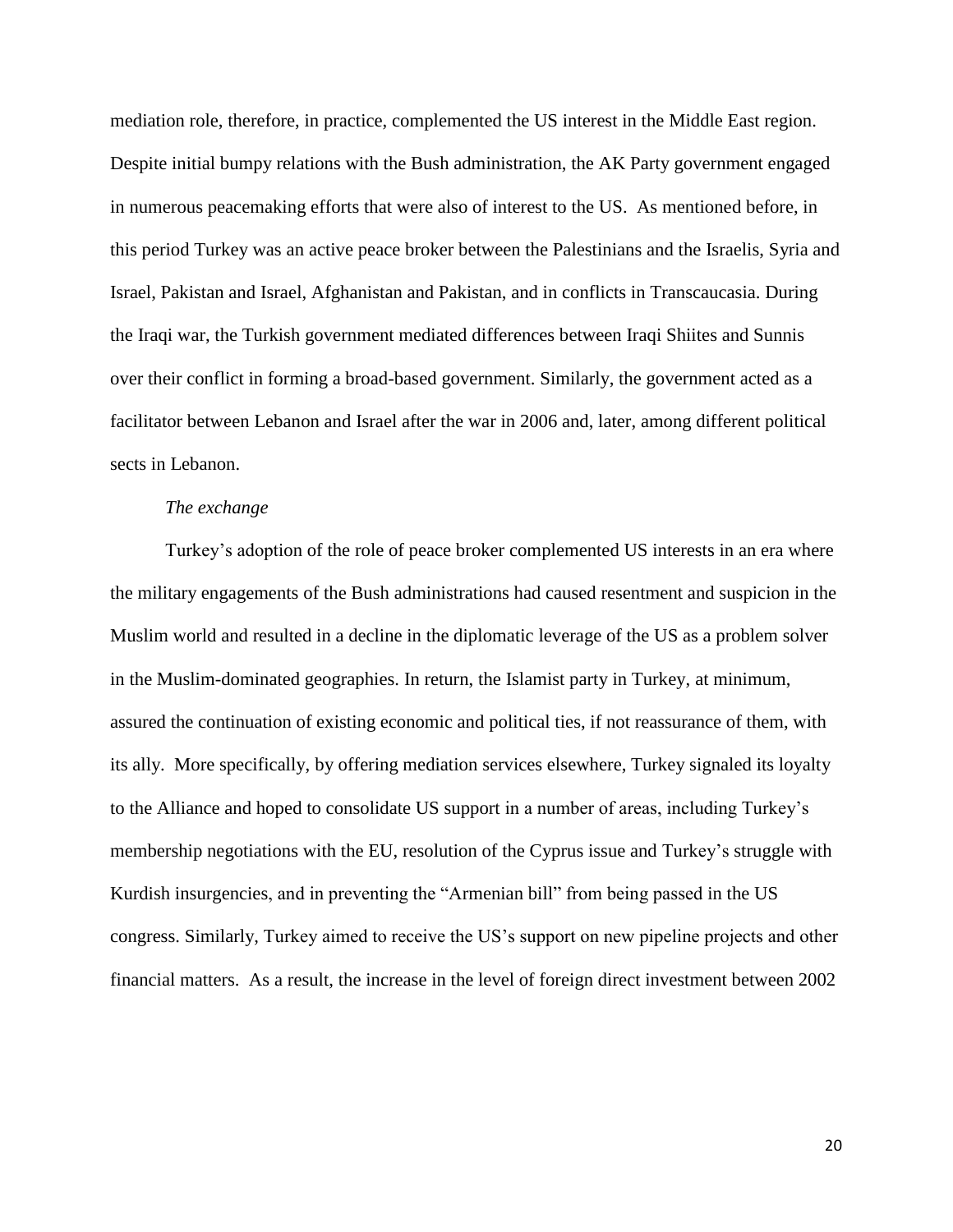and 2011 enabled the Turkish economy to grow by an average rate of 7.5 percent annually.<sup>9</sup> Similarly, increasing international recognition and credibility of the AK Party government helped it to gain an upper hand in its political struggle with the secular domestic political opposition parties and institutions, including the Turkish Army. Lastly, active international presence increased Turkey"s popularity in the Islamic world. In addition, to these initiatives, "Between 2002-2005 Turkey adopted several harmonization packages to comply with the Copenhagen Criteria, which led to substantial democratization of the Turkish political system and the opening of formal accession negotiations in 2005" (Linden et al. 2012 p.7). Inclusive policies and enlarged democratic space generated wide-range support from different sectors of society, which in turn resulted in the AK party's election victories in 2007 and 2011. Political stability in Turkey attracted foreign investors. The average per capita income rose from \$2,800 in 2001 to around \$10,000 in 2011 (Taspinar 2012).

# *Links to network ties*

 $\overline{a}$ 

As stated before, states that are the only link between groups of highly connected states might gain influence within those communities through their mediation engagements. Turkey"s mediation role between the EU-Iran, IAEA-Iran, British Navy-Iran crises could qualify as initiations of this genre. In 2002-2003, reports related to Iran"s nuclear enrichment program produced a crisis between the West and Iran. Ahmadinejad"s hard liner position on the issue increased worries among the Trans-Atlantic partners. In 2006 the IAEA declared the country in noncompliance with its obligations. This was followed by the UN Security Council decision that declared Iran"s nuclear program to be a threat to international security. The subsequent series of

 $\rm{PThis}$  made Turkey more integrated with the global economy, also making Turkey more vulnerable to global changes. Sustainability of such growth heavily depends on the continuation of financial and investment flows. Technological and informational globalization allows the world to closely monitor what is happening in Turkey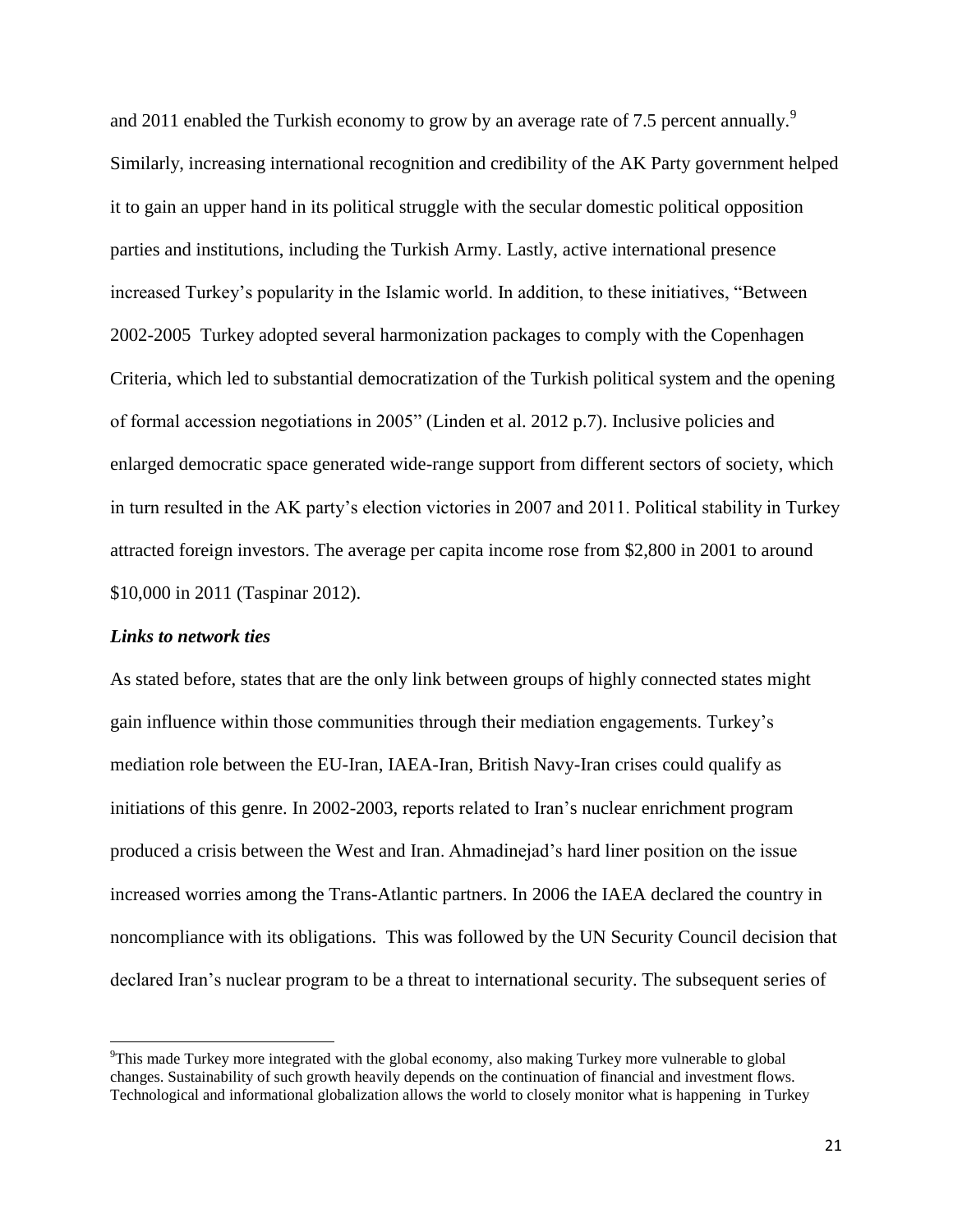sanctions and isolation measures taken by the West in turn increased Iran"s determination to continue its nuclear program. In this crisis period, Turkey was one of the few connections between Iran and the Trans-Atlantic partners. Mediating between the European Atomic Agency and Iran, the EU and Iran, the Turkish government contributed into an environment that was suitable for enhancing Turkey's relations with the Trans-Atlantic partners, and tried to secure commitments regarding membership negotiations and ensure the benefits brought by the existing alliance, e.g., support for its financial affairs and energy deals.

# **Conclusion**

In the mediation-as-foreign policy approach, the main analytical focus is not on the process, success or failure of mediation. Actors assume this role ultimately to increase their bargaining power. Thus, theoretically, this approach does not stress the factors affecting the process and the outcome of third-party intervention. Instead, its analytical focus is on complex trade-offs that emerge as a result of the mediation initiative, and their impact on domestic and international politics. This said, the current approach does not oblige the analyst to refrain from making assessments on the process and outcome of mediations. Touval (2003) argues that the mediation-as-foreign policy perspective requires a different type of debate regarding the process and outcome of mediations. This is because the selection of mediation technique and the desired outcome will be a function of the larger policy considerations/ negotiations taking place outside the core conflict issue that requires mediation.

The study suggests that there are three mechanisms through which mediation helps parties to harness political power. Another assertion is that, in times of transition, the relation of middle powers with their key allies comprises both cooperative and competitive aspects. Therefore, the relational attributes of the three mechanisms - strong BATNA, issue linkages, and network link,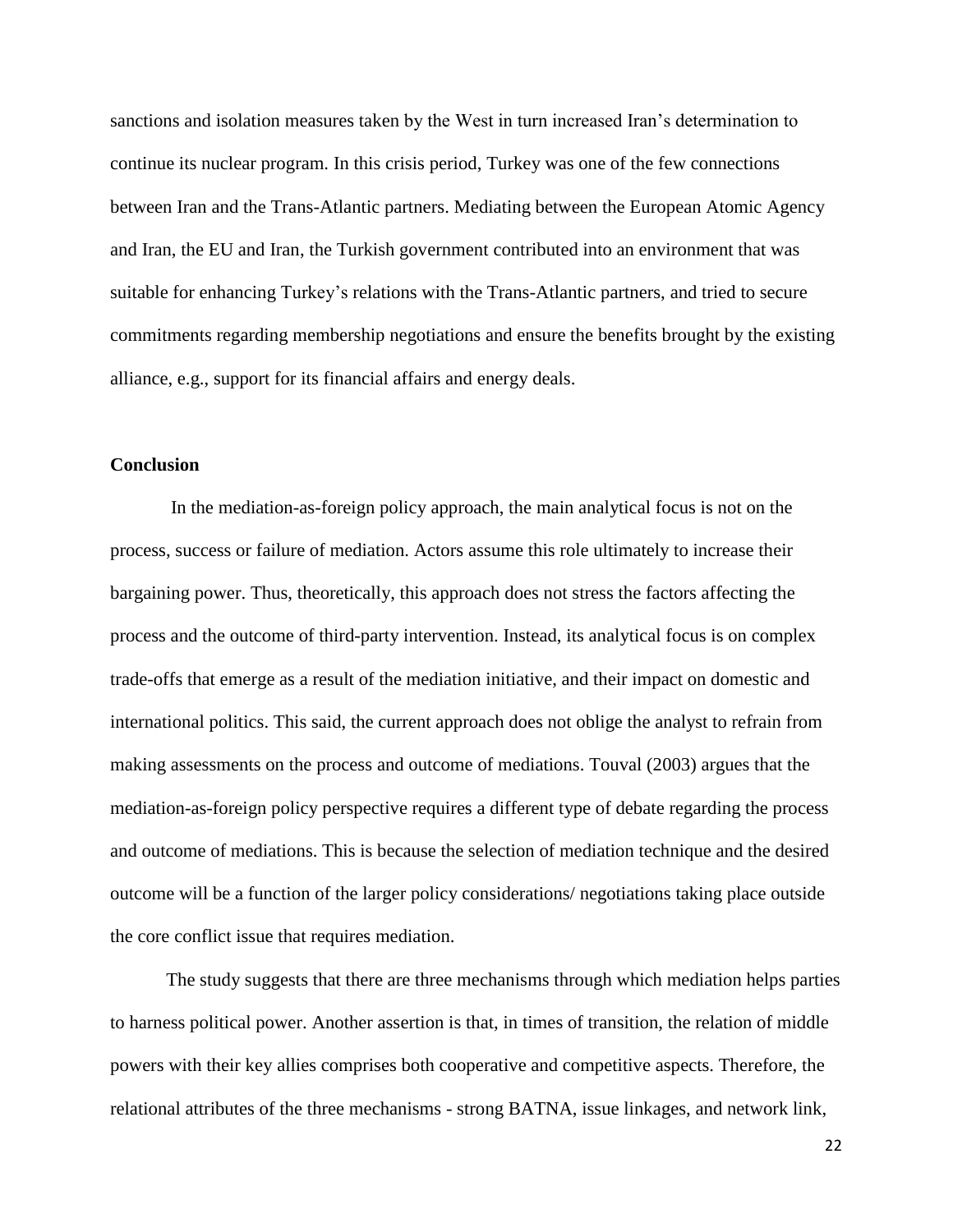change in different political environments. While strong BATNA may be used for competitive reasons, e.g., extracting concessions, the other two mechanisms are mostly employed in pure cooperation or mixed (cooperation and competition) situations for ensuring commitments and alliance benefits or for attaining long-term concessions.

The current study focuses on mediation behavior as its primary variable in explaining political gains of the peace brokers. That said, it does not suggest a mono-causal explanation or parsimony at the expense of understanding. It considers mediation as one of the foreign policy instruments and draws attention to a less studied function of international mediation under certain special conditions: when the middle power is a member of a strategic alliance, and when there is an urgent need for the middle power to harness additional bargaining power to be used in both international and domestic politics. Therefore, the model may not have a direct relevance to a non-alliance middle power with loose ties in the global system, or to a globally well connected middle power that benefits from the continuation of the status quo.<sup>10</sup> Similarly, the current research fails to distinguish the impact of mediation from the influence of other foreign policy instruments in explaining leverage generating mechanisms for middle powers. In other words, how much of the policy gains were due to Turkey"s mediation engagements, and how much of them were achieved because of other policy initiatives, such as investing in multilateral institutions, easing travel restrictions, improving regional transportation, is still not clear. Similarly, the impact of conventional strategic exchanges, such as military aid, sanctions, energy investments, financial and trade agreements on changing the structure of the relations may have a more powerful predictive value in understanding the creation of extra power space than of mediation. This said, mediation, which is mostly considered by the analyst as a source of "soft power" in international politics could be part and parcel of" hard" power depending on the

 $\overline{a}$ 

<sup>&</sup>lt;sup>10</sup> Such as Norway, Sweden and Canada.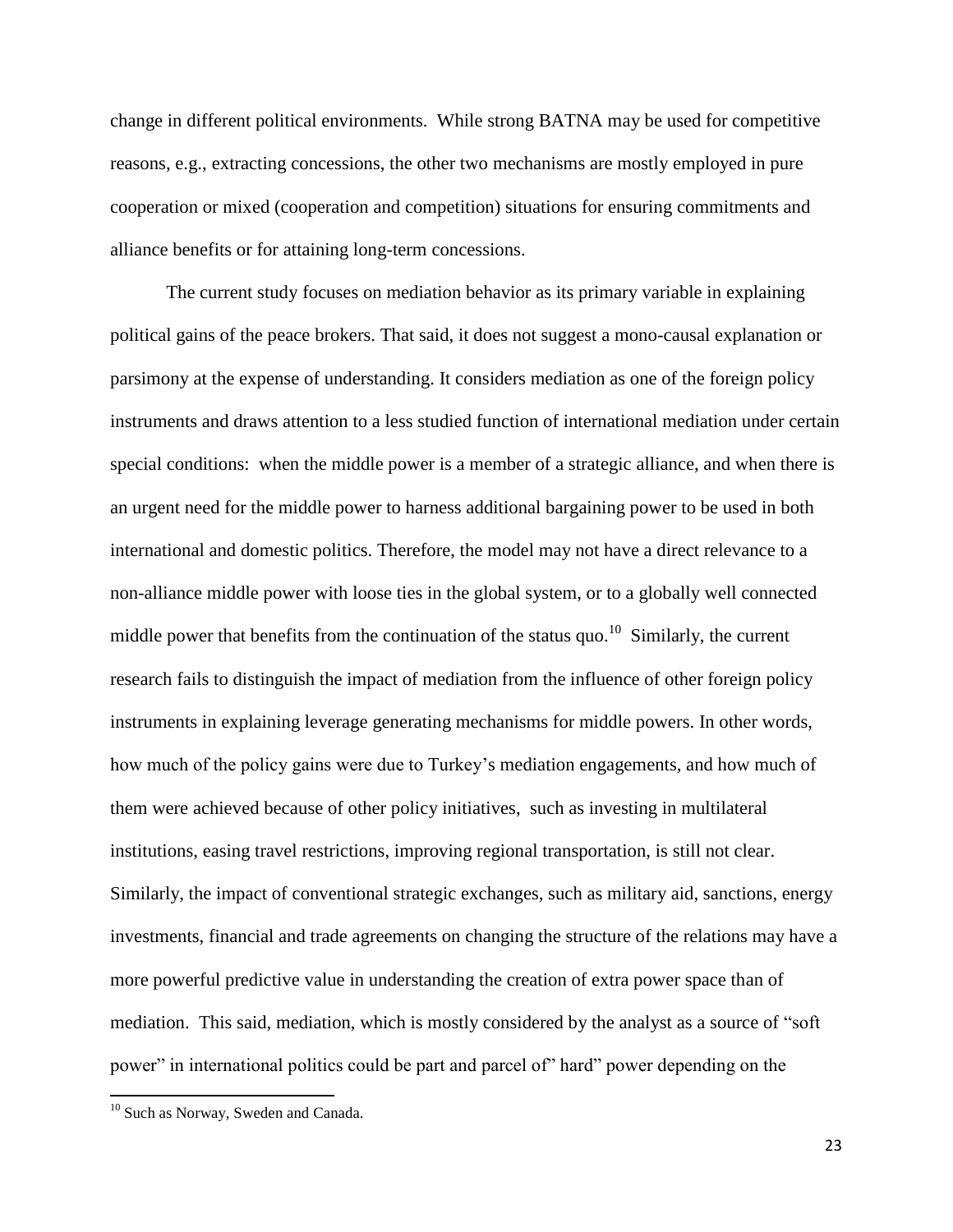strategic importance of peace for both senior and junior partners. The current research highlights this neglected aspect of peace mediation. In the Turkish case, the AK Party government had to use mediation, among other policy tools, to harness additional political power in its relations with its allies and elsewhere. In return, at least for the periods under study, its primary goal, consolidation of its power, has been achieved.

## **References**

Barakat, Sultan (2014). "Qatari Mediation: Between Ambition and Achievement." *Brookings Doha Center Analysis Paper* - No: 12.

Beardsley, Kyle (2011). *The Mediation Dilemma*. New York: Cornell University Press.

Bercovitch, Jakob and Houston A. (1995). "The Study of International Mediation: Theoretical Issues and Empirical Evidence", in Jakob Bercovitch, editor, *Resolving International Conflicts: The Theory And Practice of Mediation*. Boulder, Co: Lynne Reinner, Pub.

Beriker, Nimet (2016). "US Grand Strategy and Middle Power Foreign Policy: Turkey as a Mediator", in Doga Ulas Eralp, editor, *Turkey as a Mediator: Stories of Success and Failure*, London: Lexington Books, 1-24.

Beriker, Nimet (2014). "Introducing the FPC-TR Dataset: Dimensions of AK Party Foreign Policy." *Insight Turkey* 16, 3: 201-211.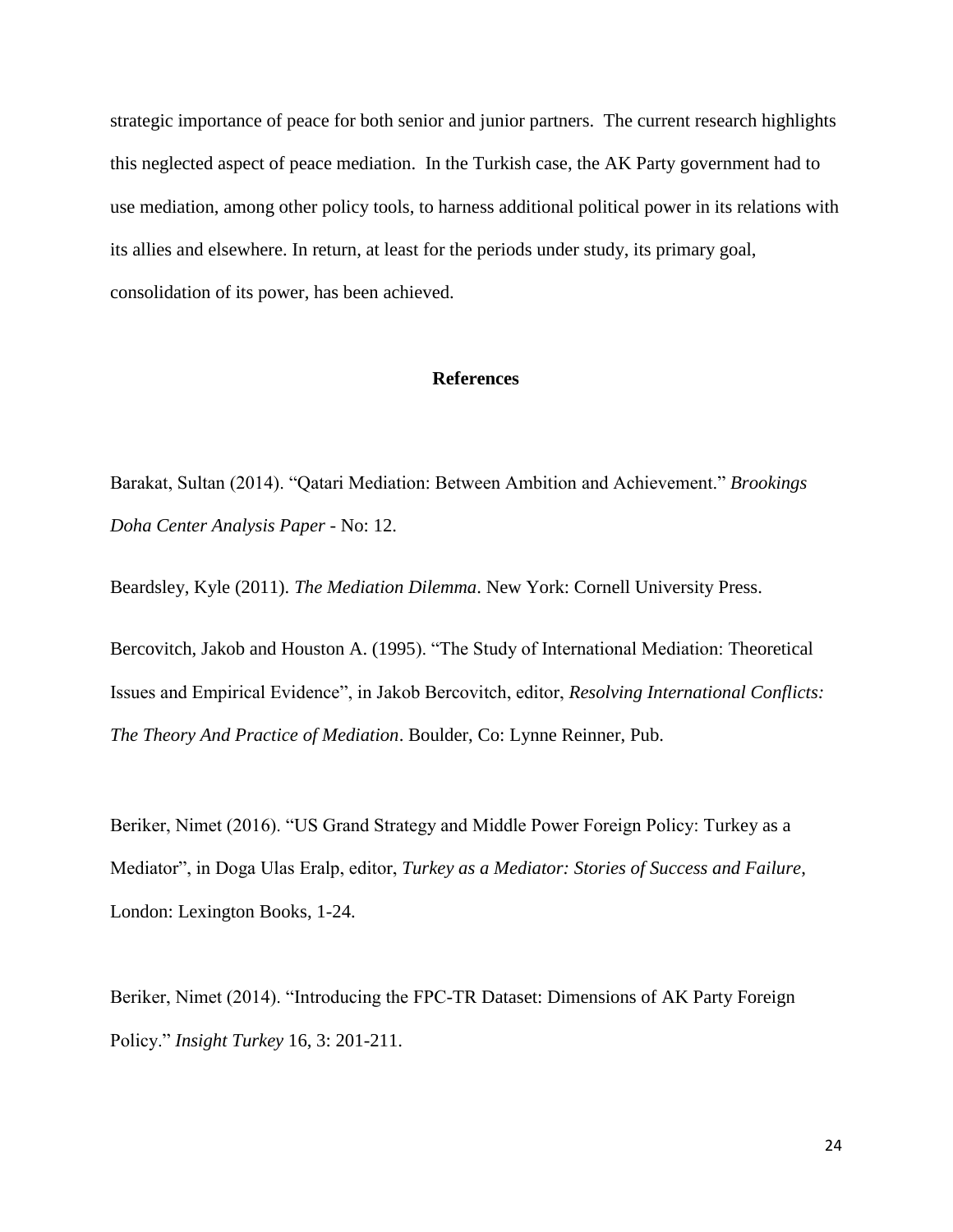Beriker, Nimet (2009). "Conflict Resolution: The Missing Link between Liberal International Relations Theory and Realistic Practice." in J. Dennis Sandole, S. Bryne, I. Sandole-Staroste and J. Senehi, editors, *Handbook of Conflict Analysis and Resolution*. Routledge, NY: 256-271.

Beriker, Nimet (1995). ["Mediating Regional Conflicts and Negotiating Flexibility: Peace Effort](http://myweb.sabanciuniv.edu/beriker/files/2011/11/mediating.pdf)  [in Bosnia-Herzegovina.](http://myweb.sabanciuniv.edu/beriker/files/2011/11/mediating.pdf)" *The Annals* 542: 185-201.

Cooper, Andrew F. (ed) (1997). *Niche Diplomacy: Middle Powers after the Cold War*. New York: St. Martin's Press.

Cooper, Andrew F., and R. A. Higgott and K. R. Nossal (1993). *Relocating Middle Powers: Australian and Canada in a Changing World Order*. Vancouver: University of British Columbia Press.

Cooper, David A. (2011). "Challenging Contemporary Notions of Middle Power Influence: Implications of the Proliferation Security Initiative for "Middle Power Theory."" *Foreign Policy Analysis* 2: 317-336.

Crocker, Chester, A. and Hampson F.O. and Aall P. R. (2003). Ready for Prime Time: The When, Who, and Why of International Mediation [Volume 19, Issue 2, 1](http://onlinelibrary.wiley.com/doi/10.1111/nejo.2003.19.issue-2/issuetoc)51–167.

Davutoglu, Ahmet (2012). "Principles of Turkish Foreign Policy and Regional Political Structuring." *TEPAV Turkey Policy Brief Series*.

[http://www.tepav.org.tr/upload/files/1336135395-](http://www.tepav.org.tr/upload/files/1336135395-4.Principles_of_Turkish_Foreign_Policy_and_Regional_Political_Structuring_by_Ahmet_Davutoglu.pdf)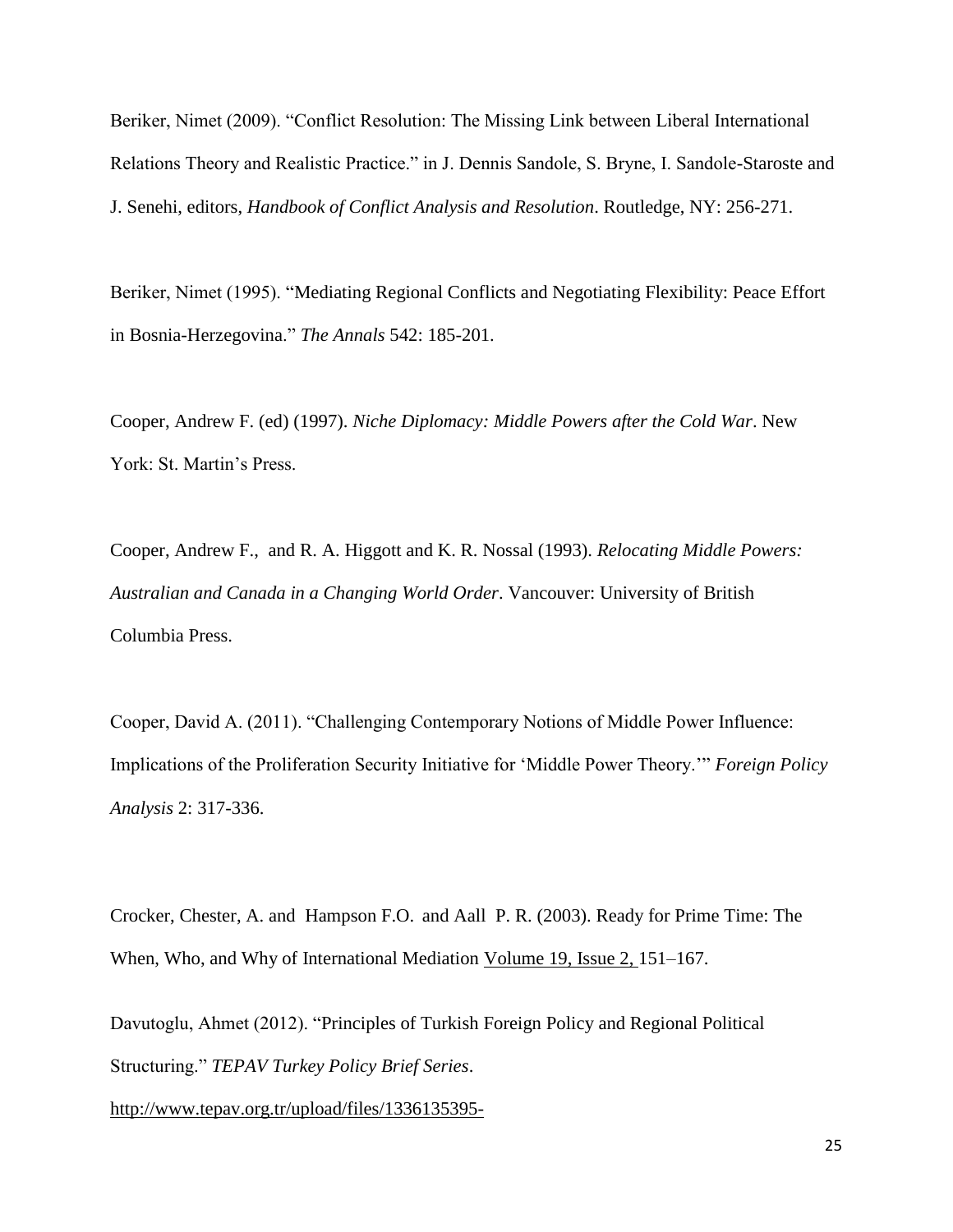[4.Principles\\_of\\_Turkish\\_Foreign\\_Policy\\_and\\_Regional\\_Political\\_Structuring\\_by\\_Ahmet\\_Davut](http://www.tepav.org.tr/upload/files/1336135395-4.Principles_of_Turkish_Foreign_Policy_and_Regional_Political_Structuring_by_Ahmet_Davutoglu.pdf) [oglu.pdf](http://www.tepav.org.tr/upload/files/1336135395-4.Principles_of_Turkish_Foreign_Policy_and_Regional_Political_Structuring_by_Ahmet_Davutoglu.pdf) (Retrieved in January 2015).

Greig, Michael J. and Paul F. Diehl (2012). *International Mediation*, Cambridge: Polity Press.

Druckman, Daniel (1977). "Boundary Role Conflict: Negotiation as Dual Responsiveness." *Journal of Conflict Resolution* 21: 639-62.

Druckman, Daniel (1997). "Negotiating in the International Context." in William Zartman, editor, *Peacemaking in International Conflict*. Washington DC: United States Institute of Peace Press, 81-123.

Fisher, Roger. and W. Ury (1981). "Getting to Yes." Boston: *Houghton Mifflin Company*.

Flemes, Daniel (2007). "Emerging Middle Powers." *Soft Balancing Strategy: State and Perspectives of the IBSA Dialogue Forum*. GIGA Working Papers, 57.

Frazier, Derrick V. and R. Stewart-Ingersoll (2010). "Regional Powers and Security: A Famework for Understanding Order Within Regional Security Complexes." *European Journal of International Relations* 16 (4): 731-753.

Higgott, Richard A. ( 1997). "Issues, Institutions and Middle Power Diplomacy: Action and Agendas in the Post-Cold War Era." in Andrew F. Cooper, editor, *Niche Diplomacy: Middle Powers after the Cold War.* New York: St. Martin's Press, 25-45.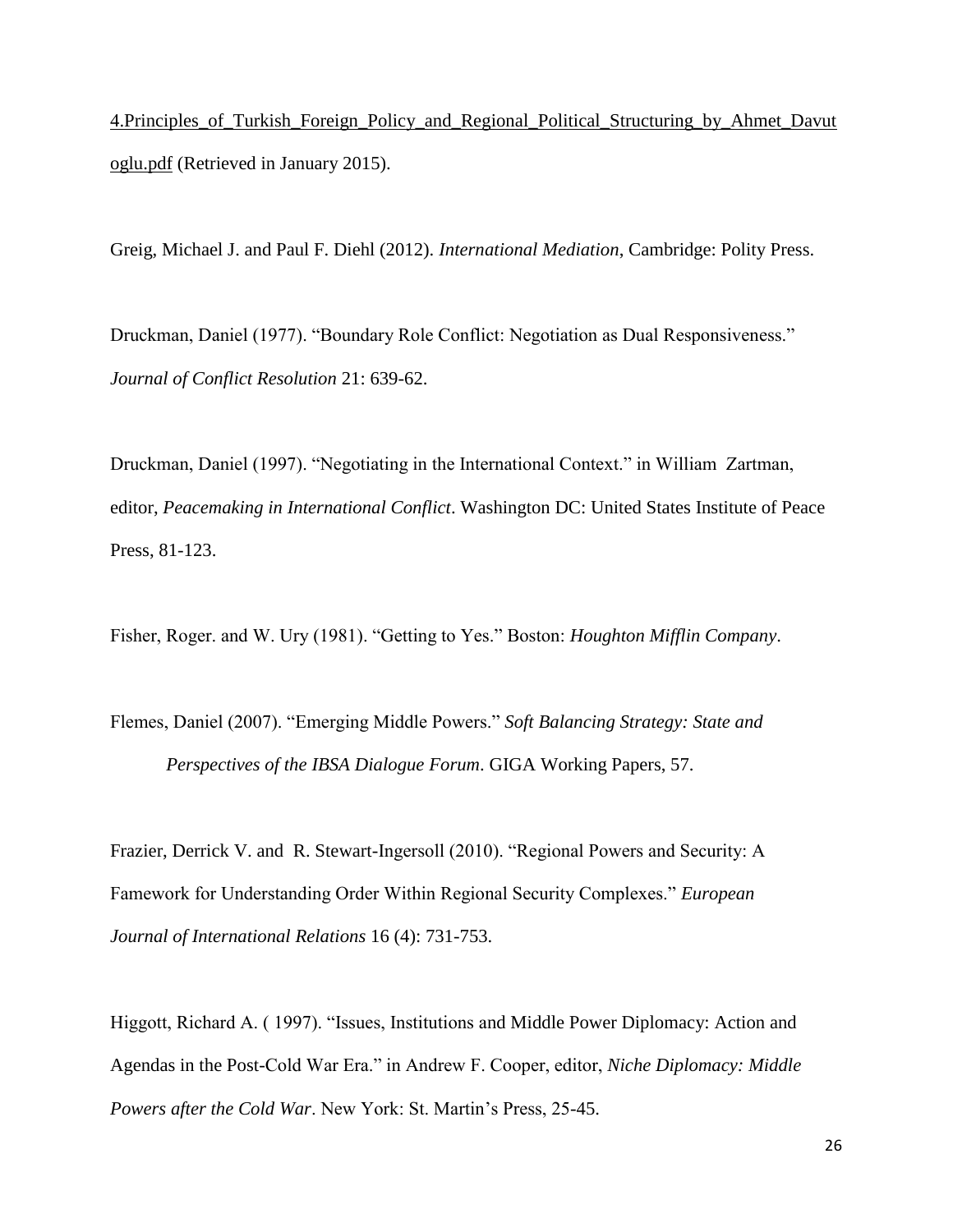Ikle, Fred C. (1964). *How Nations Negotiate*. New York: Harper and Row.

Kleiboer, Marieke (1996). "Understanding Success and Failure of International Mediation." *Journal of Conflict Resolution* 40, 2: 360-389.

Linden Ronald and A. Evin, K. Kirisci and N. Tocci (2012). *Turkey and Its Neighbors. Foreign Relations in Transition*. Boulder: Lynne Rienner.

McKibben, Elko Heather (2013). "The effects of structures and power on state bargaining strategies." *American Journal of Political Science* 57, 2: 411-427.

Maundi, Muhammed O. and W. I. Zartman, G. Khadiagala and Nuamah Kwaku (2006). "Getting In: Mediators Entry into the Settlement of African Conflicts." Washington D.C.: USIP Press.

Miller, Benjamin (2005). "When and How Regions Become Peaceful: Potential Theoretical Pathways to Peace." *International Studies Review*, 7: 229-267.

Neack, L. (2000). ["Middle Powers Once Removed: The Diminished Global Role of Middle](http://www.ciaonet.org/isa/nal01/)  [Powers and American Grand Strategy.](http://www.ciaonet.org/isa/nal01/)" *Paper presented at the International Studies Association 41st Annual Convention.* Los Angeles, CA.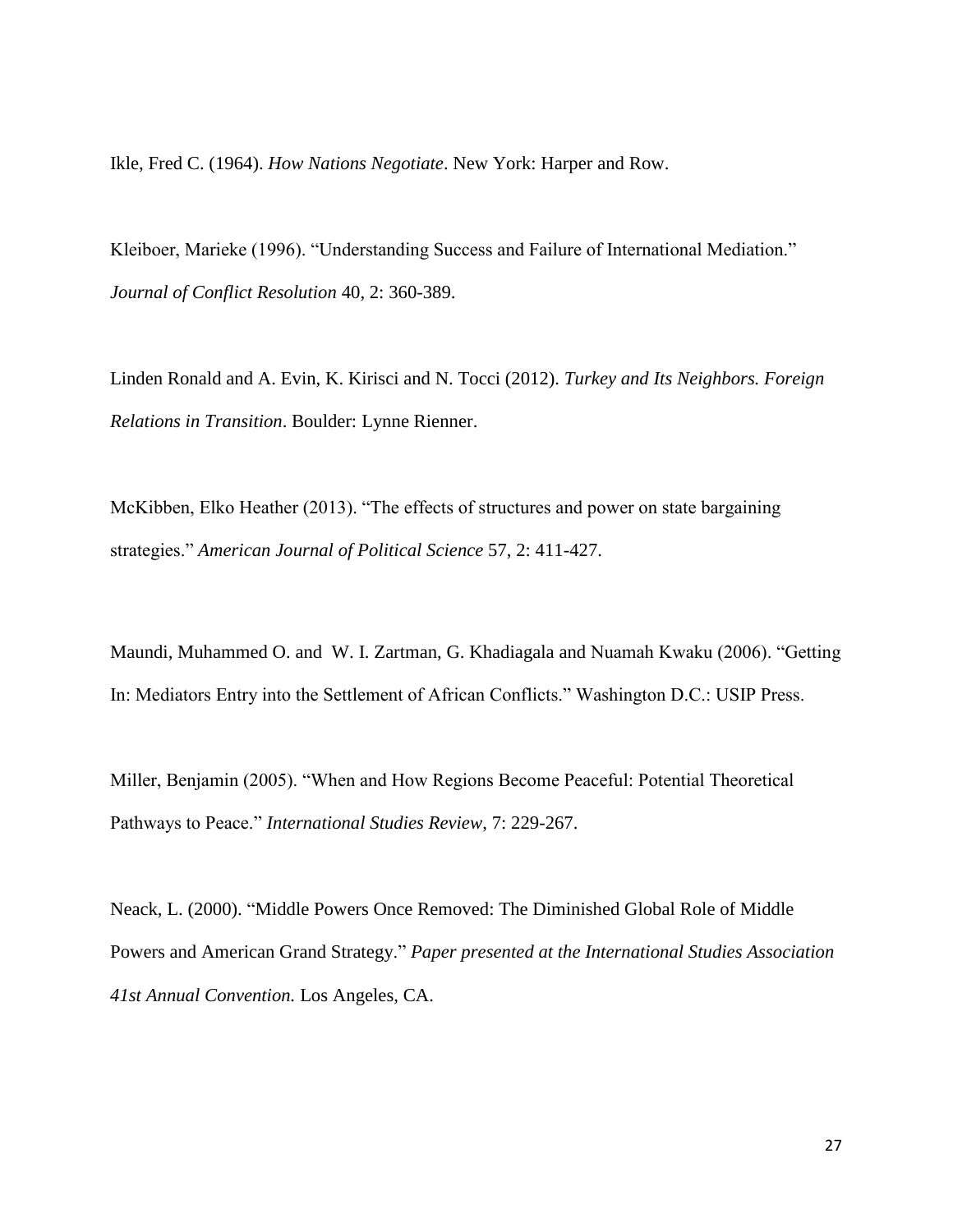[https://www.google.com.tr/?hl=en&gws\\_rd=cr,ssl&ei=2uLHVJ-](https://www.google.com.tr/?hl=en&gws_rd=cr,ssl&ei=2uLHVJ-5JuLuyQOkpYHgDg#hl=en&q=%5BHTML%5D+Middle+powers+once+removed:+the+diminished+global+role+of+middle+powers+and+American+grand+strategy)[5JuLuyQOkpYHgDg#hl=en&q=%5BHTML%5D+Middle+powers+once+removed:+the+diminis](https://www.google.com.tr/?hl=en&gws_rd=cr,ssl&ei=2uLHVJ-5JuLuyQOkpYHgDg#hl=en&q=%5BHTML%5D+Middle+powers+once+removed:+the+diminished+global+role+of+middle+powers+and+American+grand+strategy) [hed+global+role+of+middle+powers+and+American+grand+strategy](https://www.google.com.tr/?hl=en&gws_rd=cr,ssl&ei=2uLHVJ-5JuLuyQOkpYHgDg#hl=en&q=%5BHTML%5D+Middle+powers+once+removed:+the+diminished+global+role+of+middle+powers+and+American+grand+strategy) (Retrieved in January 2015).

Neack, Laura (2008). *The New Foreign Policy*. Lanham: Rowman & Littlefield Publishers.

Pope, Hugh **(**2010**). "**Pax Ottomana? The Mixed Success of Turkey's New Foreign Policy." *Foreign Affairs* [http://www.foreignaffairs.com/articles/66838/hugh-pope/pax-ottomana?cid=oth](http://www.foreignaffairs.com/articles/66838/hugh-pope/pax-ottomana?cid=oth-partner_site-cfr-pax_ottomana-102610)[partner\\_site-cfr-pax\\_ottomana-102610](http://www.foreignaffairs.com/articles/66838/hugh-pope/pax-ottomana?cid=oth-partner_site-cfr-pax_ottomana-102610) (Retrieved in January 2015).

Prys, Miriam (2010). "Hegemony, Domination, Detachment: Differences in Regional Powerhood." *International Studies Review* 12, 4: 479-504.

Putnam, Robert D. (1988). "Diplomacy and Domestic Politics: The Logic of Two-Level Games." *International Organization* 42, 3: 427-460.

Pruitt, Dean and J. Rubin (1994). *Social Conflict, Escalation, Stalemate, and Settlement*. New York: Mcgraw-Hill.

Ravenhill, John (1998). "Cycles of Middle Power Activism: Constraint and Choice in Australian and Canadian Foreign Policies." *Australian Journal of International Affairs* 52, 3: 309-327.